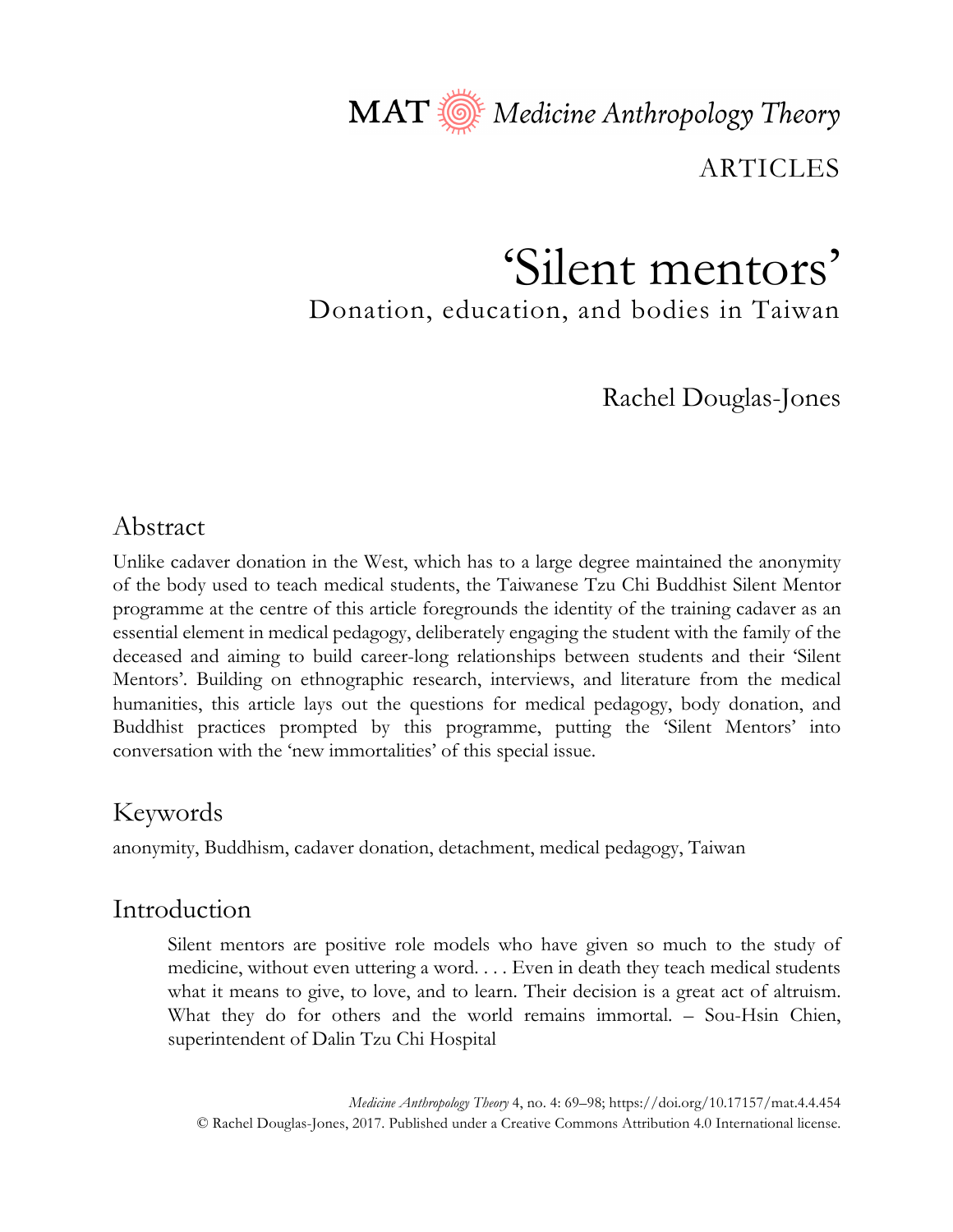In the mid 1990s, teaching hospitals on the island of Taiwan suffered a severe shortage of cadavers for the education of students in basic anatomy. As a now well-known story goes, in 1995, a Ms Lin (林蕙敏) from Changchun, a small town near Hualien on the mountainous east coast of Taiwan, donated her body to the Mahāyāna Buddhist Tzu Chi Hospital so that it could be used to teach its students. Her donation was the first to a programme fostered by the Buddhist Compassion Relief Tzu Chi Foundation (慈濟, Tzu Chi Foundation hereafter), a nongovernmental organisation with bases in forty countries, active in medicine, environmentalism, education and international aid relief. During its first decade, this programme has gathered from the public more than thirty thousand pledges to donate. It is called the 'Silent Mentor programme' and, lauded in terms like those in the epigraph above, has reconfigured anatomy training in a way antithetical to methods of medical pedagogy familiar in the West. Not only do students know the identity of their cadavers but they also research their lives, meet their families, and in Buddhist ceremonies mourn with them. During anatomy classes, digital presentations detailing the Silent Mentor's life play on screens above the trolley and, in the teaching hospital, posters with photographs and biographies of past Silent Mentors line corridor walls.

This article places the Silent Mentor programme in the context of established medical pedagogy, focusing on growing discussions about anonymity in donation, detachment in medical training, and new regimes of accountability in the pedagogical relation between students and cadavers. It emerges from research conducted in Taiwan in the summer months of 2010,1 while I was undertaking a separate project focused on the work and improvement of biomedical ethics review committees (Douglas-Jones 2012, 2015). As I researched, spoke, and wrote about ethical review with clinicians, committee members, and administrators, I became interested in the responses that bureaucratic, procedural ethics was eliciting from trainees: they were being challenged to think about the kinds of doctors they were, and the bearing this had on the clinical researchers they wanted to be. Similarly, the Silent Mentor initiative is a rich resource for anthropological thinking, challenging the idioms through which the corporal gift is to be understood. It further affirms that bodily donations need to be understood within the different cultures of death and disposal in which they arise, the 'thanatologies' of this special issue (see also Davies and Rumble 2012; Copeman and Reddy 2012). In the context of the Tzu Chi Foundation's broader work, statements by dying donors calling their donation a 'last act of recycling' align body donation provocatively with the foundation's extensive Taiwan-wide plastic recycling initiative (Lu 2011; Lee and Han 2015). This reference to 'recycling' invites reflection on the way the foundation foregrounds 'use'

<sup>&</sup>lt;sup>1</sup> The research upon which this article is based was made possible through support from the Economic and Social Research Council *International Science and Bioethics Collaborations* grant RES-062-23-0215.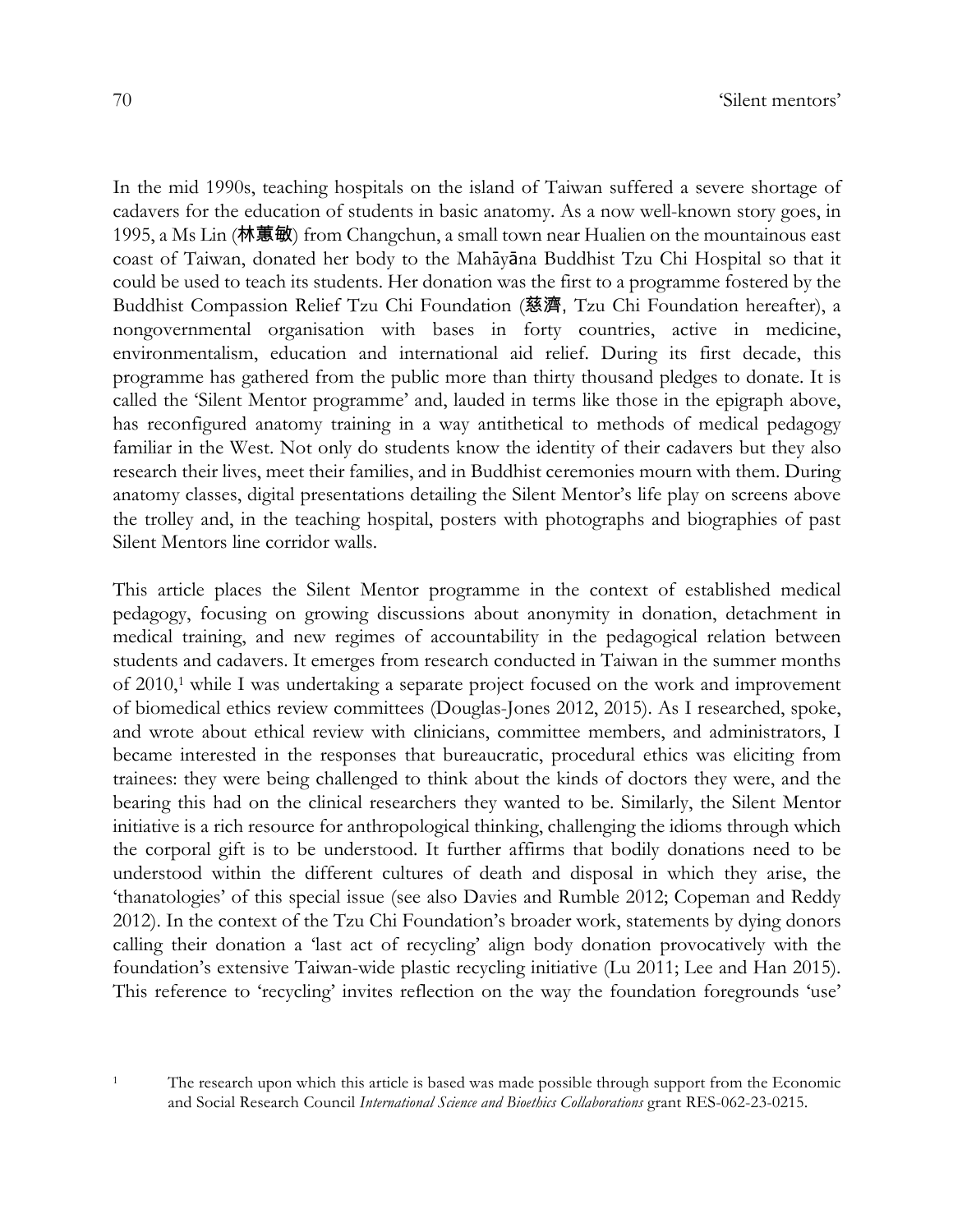across its diverse voluntary practices. It brings forward the 'use' value of bodies (offering knowledge, education) and plastic (for aid blankets, disaster relief), as well as the practices that transform bodies (cutting, stitching, mourning) and plastic (unwrapping, cleaning, melting, reconstituting) into 'useful' things after the end of their lives. The Silent Mentor programme challenges anthropologists to draw together the separate literatures on religious movements with anatomists' accounts of medical pedagogy, to revisit circular economies as modes of reshaping accountabilities and the ethics of consequence (Lu 2011; Chang 2016). Given this breadth of possible engagements and framings, the present article cannot do justice to each dimension, but I want nonetheless to draw out some key questions for discussion in relation to 'new immortalities'.

The questions the Silent Mentor programme prompts in me are inspired by the original framing of the research through which I encountered it: ethical review and the formation of ethical subjectivities. In linking the Silent Mentor programme to my studies of biomedical ethical review processes and bringing it under the heading of 'new immortalities', I work through three themes of particular relevance to this special issue and the concerns laid out in its introduction. First, I am interested in the refusal of anonymity and its effects on ideas and practices of medical pedagogy. Described by programme designers as a 'hidden curriculum', the lack of default anonymity inverts the doctor–cadaver relationship from one of the dominance of medical knowledge over organs and tissues to one of subservience to the cadaver as person*,* in which the integrity of the material body is preserved as an index, material trace, or indeed, presence of the person themselves. Second, since the pedagogical dimension of the programme and its design fosters radically different relationships between students and cadavers, I use the notion of detachment to work through how ideals of relating become inscribed in biomedical training. Third, I draw out alternative genealogies of accountability to the dead that pre-date the audit-based practices I was in Taiwan to study. Together, the sections that follow remain close to the material that sparked – and continues to inspire – my curiosity about the ambition to make better doctors and the forms of pedagogy and accountabilities to the living and the dead that this involves. First, however, some background to the programme, the organisation out of which it emanates, and an empirical discussion of how I came to know about it.

#### About Tzu Chi

The Tzu Chi Foundation provides the frame for the emergence of the Silent Mentor programme, and I briefly review here some of the particularly relevant dimensions of extensive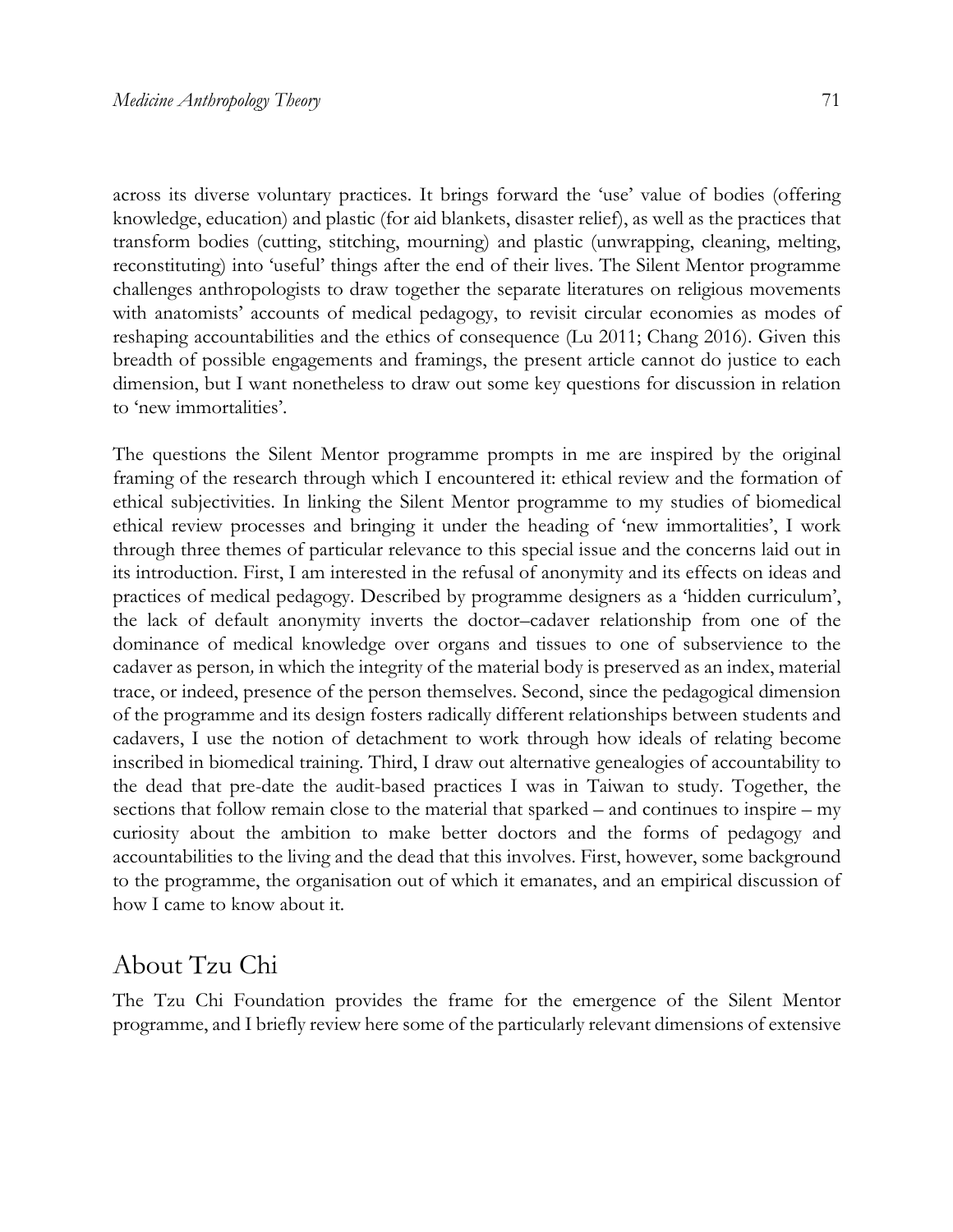scholarship on the Foundation's history and philosophies.2 Founded in 1966 by a nun called Master Cheng Yen, the Tzu Chi Foundation grew significantly – along with Taiwan's own financial successes and the lifting of martial law during the 1980s – to become the internationally active NGO it is today. Its origin stories, wrapped in the charisma of Master Cheng Yen's childhood experiences and visions for a Buddhism that could act in this world for the relief of human suffering, are widely recounted and, at times, disputed (Huang 2006). Today, Tzu Chi is predominantly known for four areas of activity: its origins and work as a medical charity and hospital network, its contemporary work in disaster relief, its cultural contributions in TV and publishing, as well as its ambitious environmental programme focused particularly on plastic recycling.3 Within Taiwan and scholarship on modern Buddhism, it is recognised amongst other large Mahāyāna Buddhist movements of the island nation, particularly Dharam Drum Mountain (Fagushan) and Buddah's Light Mountain (Foguangshan) (Madsen 2007; Schak and Hsiao 2005). Based on its orientation towards public service, social activism, and voluntary work as core activities, scholars of Buddhism, particularly sociologists of religion, describe Tzu Chi as a form of 'engaged Buddhism' or humanistic Buddhism (人間佛教, *ren jian fo jiao*, literal translation: 'Buddhism of/for humanity') (Gombrich and Yao 2013, 240; Yao 2012; Watts and Tomatsu 2012; Queen and King 1996).

Two dimensions of this 'engaged Buddhism' are particularly salient for my discussion of the Silent Mentor programme: Tzu Chi's treatment of death and the character of what could be termed 'ethical action' within the movement. Scholarship deliberating 'Buddhist approaches' towards body donation has been quick to point out the variety of attitudes held in contemporary Buddhist communities towards the body and its treatment after death. In her comprehensive, literary review of tales in which bodies are gifted in Indian Buddhism, Ohnuma (2006) relates the logics of self-sacrifice that appear in sutras and parables about the Buddha's life. In these, giving the body has come to demonstrate a cultivated detachment, communicating transcendence from the world and one's earthly life (Sutra of Immeasurable Meanings). Though written prior to the practical possibility of body or organ donation, these tales have shaped organ and body donation programmes in Buddhist settings. Subasinghe and Jones (2015) note, however, that there remain a variety of attitudes towards donation among the strands of Buddhism, including concerns with the extension of suffering (Chiu et al. 2012),

<sup>&</sup>lt;sup>2</sup> The Tzu Chi Foundation has been studied from a range of disciplinary perspectives including the sociology of religion, area studies, women's studies, communications studies, and the medical humanities. Studies of its role as 'the latest modern reincarnation of the regime of civic morality' (Huang 2015c) are particularly relevant for their bearing on death as didactic (Copeman and Reddy 2012).

<sup>3</sup> Jones (2009) notes that both Huang (2009) and Laliberté (1999) refer to these activities as 'footprints'.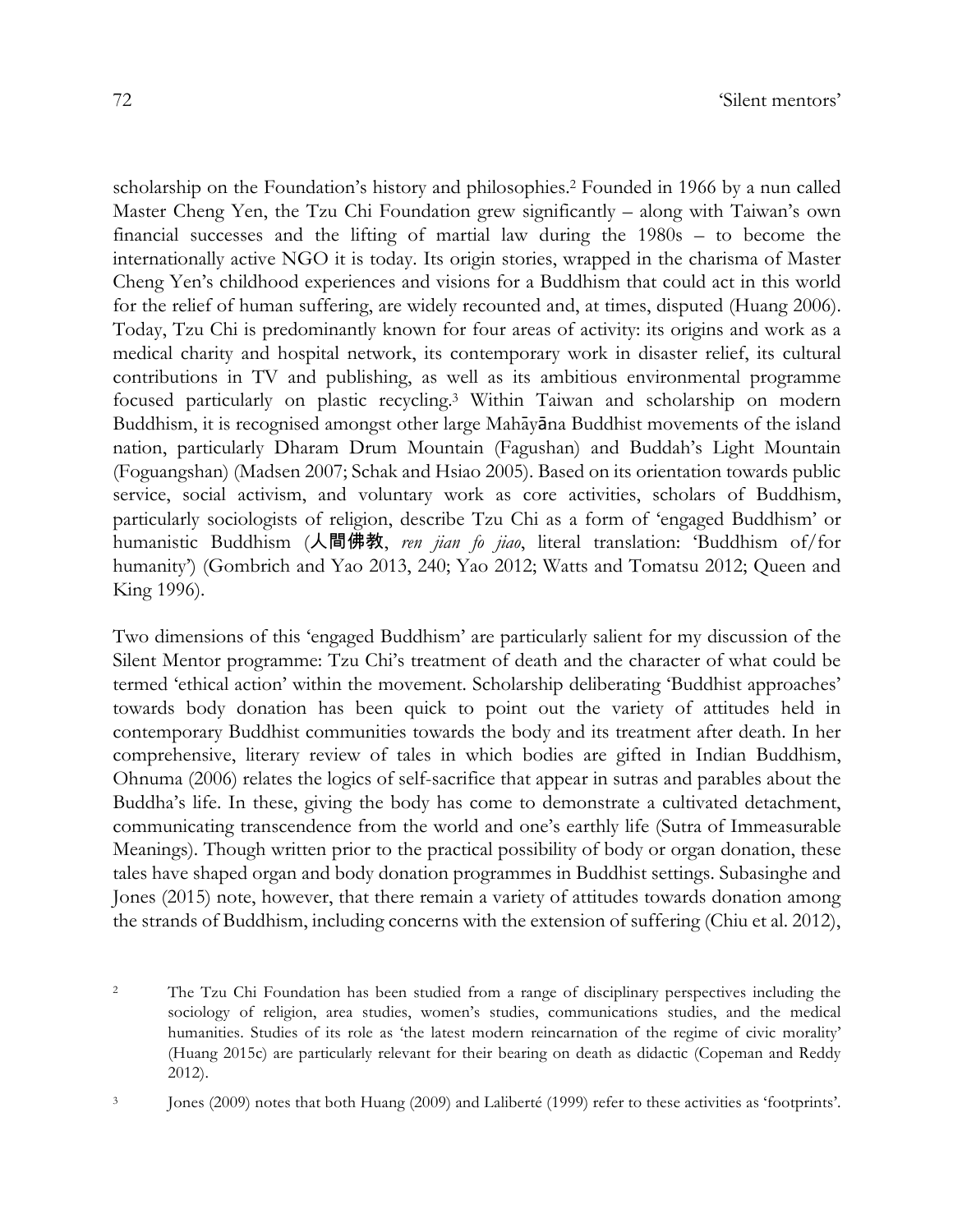preoccupation with rebirth (Winkelmann and Güldner 2004), compassion towards others (Ajita and Singh 2007), and the conduct of good deeds (Simpson 2004). Simpson's account of eye donation in Therevāda Buddhist Sri Lanka elaborates on one of these tales prominent in Sri Lankan donation narratives, the Jātaka, involving an incarnation of the Boddhisattva as the North Indian King Sivi (Simpson 2004, 844). Dissatisfied despite great generosity, he promises to give something that is part of him, and is challenged to do so when asked by Sakra, king of the gods, in the guise of a sightless Brahmin (Simpson 2004, 844; drawing on Cowell [1895] 1990, 4, 251). Giving his eyes as a gift, the Bodhisattva can say, 'There is not a single human gift that has not been given by me' (Ohnuma 2006, 8).4

It has perhaps been beneficial for the Silent Mentor programme that within Tzu Chi there is arguably no 'systematic work of doctrine' (Gombrich and Yao 2013, 252), allowing the charismatic leadership of Cheng Yen<sup>5</sup> to set the terms for engagement. As Yao (2014, 153) argues, within Tzu Chi, 'Death is not regarded primarily as an occasion for mourning, but is given a comparatively optimistic interpretation'. Indeed, for members of Tzu Chi, such as the philosopher Rey-Sheng Her (2013, 47), Cheng Yen's 'Great Body Donation' initiative 'changes the conception of death from one of gloom, decay, destruction and abandonment to one of purity and dignity, sanctified beneficence and an enhancement of the value of life by means of helping others'. In widely circulated statements from Cheng Yen herself, this positive emphasis comes largely from presenting the use value of the corpse, and de-emphasising ownership: 'We do not own our lives. We only have the right to make use of them. . . . Turning the useless corpse into teaching materials is a liberating experience from life and death as well as the wisdom of knowing how to teach selflessly' (cited in Jodo Shu Research Institute 2008).6

At other times, Cheng Yen links the giving of the body directly to the Buddhist sutras. In her introduction to a booklet entitled 'The Useless vs. the Great Use', about body, organ, and tissue donation in Tzu Chi, she recounts the sutra in which 'the Buddha in a past life had sacrificed himself to save lives':

One time, the Buddha saw a starving mother tiger who had several cubs to feed. To get enough nutrition to nurse her cubs, the only option she had left was to eat one of her cubs. But how could she bear to do that? Understanding her terrible dilemma and

<sup>4</sup> This is also a test, what Ohnuma (2006, 9) calls an 'unnatural addiction to generosity'.

<sup>5</sup> Described most thoroughly by Huang in her detailed organisational ethnography *Charisma and Compassion* (2009) and ongoing work (Huang-Lemmon 2013). See also Huang 2006 for a discussion of the absence of critique around Cheng Yen herself.

<sup>6</sup> See also Chen et al. 2008.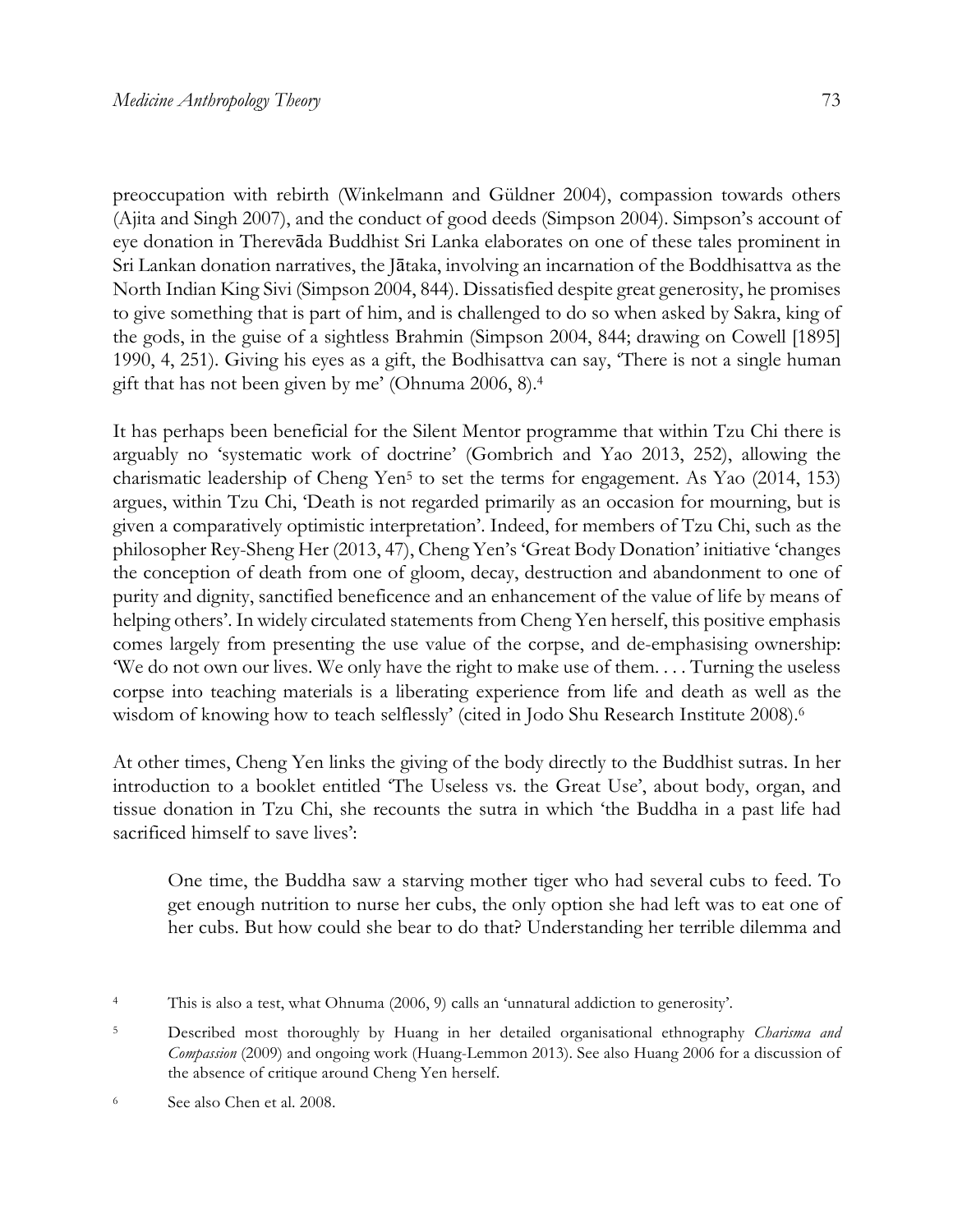predicament, the Buddha offered himself to the mother tiger. As a Buddhist, we should emulate the Buddha's spirit of selfless compassion. Let us aspire to help others by donating our organs or donating our body to medicine after our death. (Cheng Yen, n.d., 12)7

Within the 'engaged Buddhism' that fosters the Silent Mentor initiative then, donation becomes a natural extension of a 'practice-oriented version of the Buddhist vision' (Madsen 2007, 24–25), a point I discuss further below.

## The Silent Mentor programme

The Silent Mentor Programme has become extremely popular, and it is part of the narrative Tzu Chi tells about itself, both at home and internationally (Lin 2006).8 According to the organisation's own sources, Tzu Chi's medical college received its first pledge in January 1995, the year after the college was founded. The donor, Ms Hui-min Lin (林蕙敏) from Changhua died the following month, and in June 1996 her body was used in the first trainings. On 17 September, at the completion of the course, the university held the first Silent Mentor commencement ceremony. The scheme did not necessarily emerge without prior referent, however.<sup>9</sup> Rey-Sheng Her, who has trained as a philosopher in Beijing and who works within Tzu Chi itself as the director of humanistic development, as well as the sociologist of religion Yao, have drawn links between the Silent Mentors initiative and the Japanese Shiragiku-kai Ehime, or 'White Chrysanthemum Society', established in 197110 (Her 2013, 5; Yao 2014, 154). Important distinctions remain, given that the White Chrysanthemum Society emphasised the removal of 'all religious connotations' and made no connection between donation and the alleviation of grief. In contrast, Tzu Chi materials directly address and involve the bereaved,

<sup>7</sup> The parallel between this parable and body donation is also drawn by Ohnuma (1998).

<sup>8</sup> A great deal of the available resources about the programme are by the Foundation itself, or scholars who are now or were attached to it. As a result, I treat carefully the repeated narrative that appears not only as part of the organisation's account of itself but also within biomedical literatures, such as the *British Medical Journal* (Lin, Hsu, and Fan 2009).

<sup>9</sup> Acknowledging the difficulty of finding 'origin stories' for the Silent Mentor programme, Huang notes that as a latecomer to the landscape of medical schools in the 1990s, it was not going to be easy for the new Tzu Chi hospital and training school to get access to national networks of cadavers for training.

<sup>10</sup> Shiragiku-kai Ehime is referenced from time to time in academic articles as the source of bodies used in research (see for example Kobayashi et al. 2006).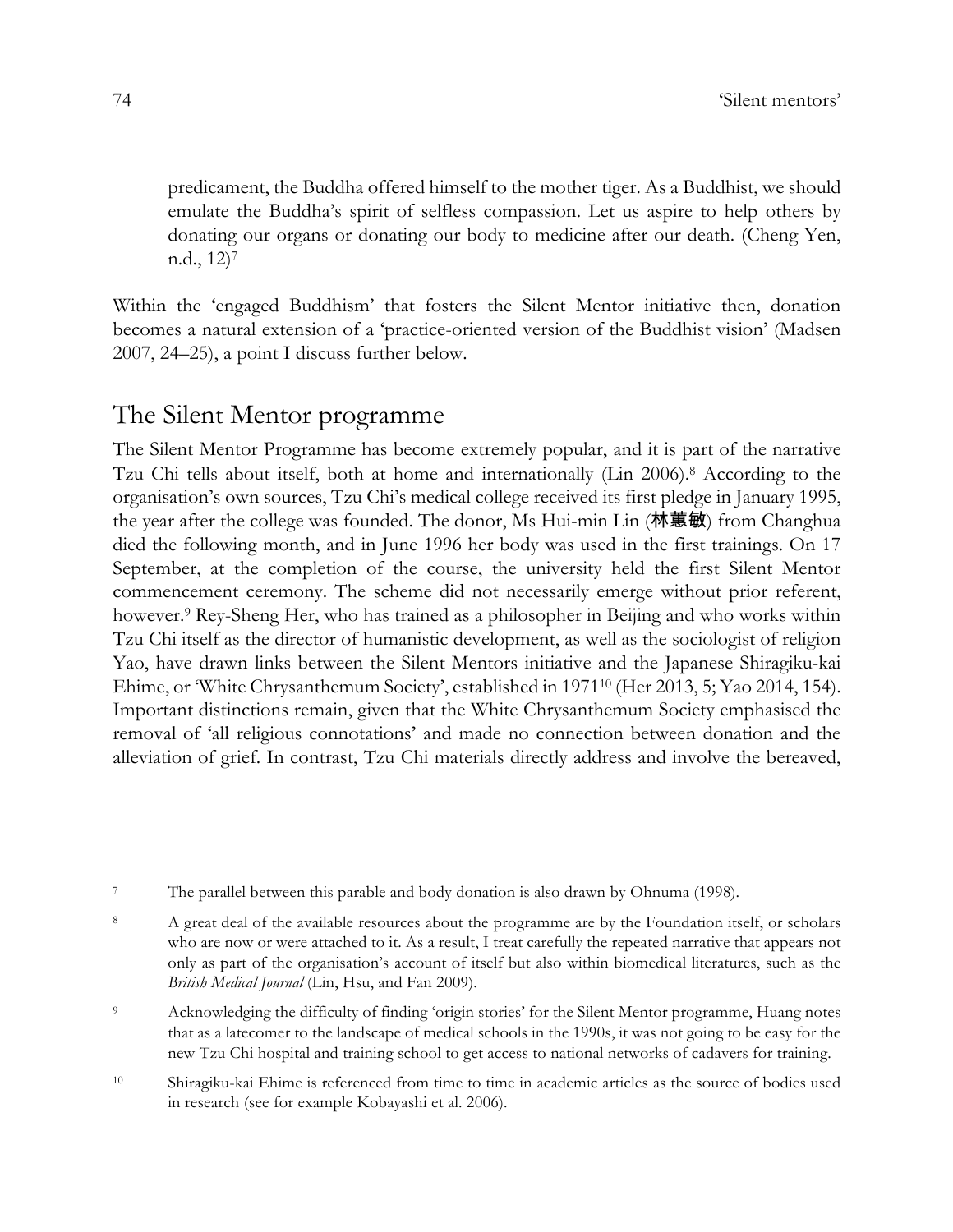relying on their consent to and engagement with the process of donation and subsequent student education.

Laid out in a series of seven steps, Tzu Chi materials describe the process associated with the receipt, treatment, and commemoration of the donated body. Before the class begins, students will meet with the donor's family members and find out more about the donor's life. After an opening ceremony the dissection or 'simulated surgery' (described below) begins, and students are encouraged to look for the life lived as evidenced in the body. In the lab, a screen displays an image with a photograph and name of the Silent Mentor, in strong contrast to the didactic media of the body. Afterwards, the body is stitched back together, dressed in white fabrics, and placed in a coffin. The bodies, accompanied by the students, travel through volunteerlined streets to the crematorium. A memorial service follows, where the students present their stories, read poems, and sing in the presence of the families. After cremation, some of the ashes of the Silent Mentors are placed in glass urns in the shape of the Hall of Still Thoughts, and then put in the university's Great Giving Hall.11 The steps described here refer to bodies used in the Simulation Surgery described below, which takes place over a four-day period, but the order of the process is similar for the longer lasting Gross Anatomy classes.12

The recruitment success of the programme in Taiwan has led to more bodies being pledged than can be used by Tzu Chi's teaching hospitals (Chen et al. 2008), and a range of initiatives and collaborations both within and beyond Taiwan are underway. In the Asian region, news of the programme's success travelled, leading to cooperation between the University Malaya Medical Centre in Kuala Lumpar, and Tzu Chi in Hualien in 2012.13 Since then, the intervening years have seen three key developments within the Silent Mentor initiative: a period where donations were made to other medical schools, provided they followed the ceremonial protocol (Chen, Chang, and Yu 2011); a broadening of uses for cadavers beyond undergraduate anatomy; and the use of the programme to train and initiate the medical faculties of other countries in this form of donation. By 2002 the Anatomy Department of Dalin Hospital (Hualien) developed a 'simulated surgery' programme, which uses donated bodies as trial patients and upon whom trainee surgeons practice techniques in conditions

<sup>11</sup> As Huang (2015) rightly notes, this is an extended period of waiting time for families, with the 'wait' for bodies to be used in gross anatomy classes up to three years, and the wait for the more frequent simulation surgery training between two months and one year.

<sup>12</sup> For a more detailed account, see Chang 2016.

<sup>13</sup> The collaboration also includes the bereavement and funerary care service provider Xiao En Group. At the time, twenty-five bodies had been pledged to the programme, with 160 others expressing a wish to be a part of it.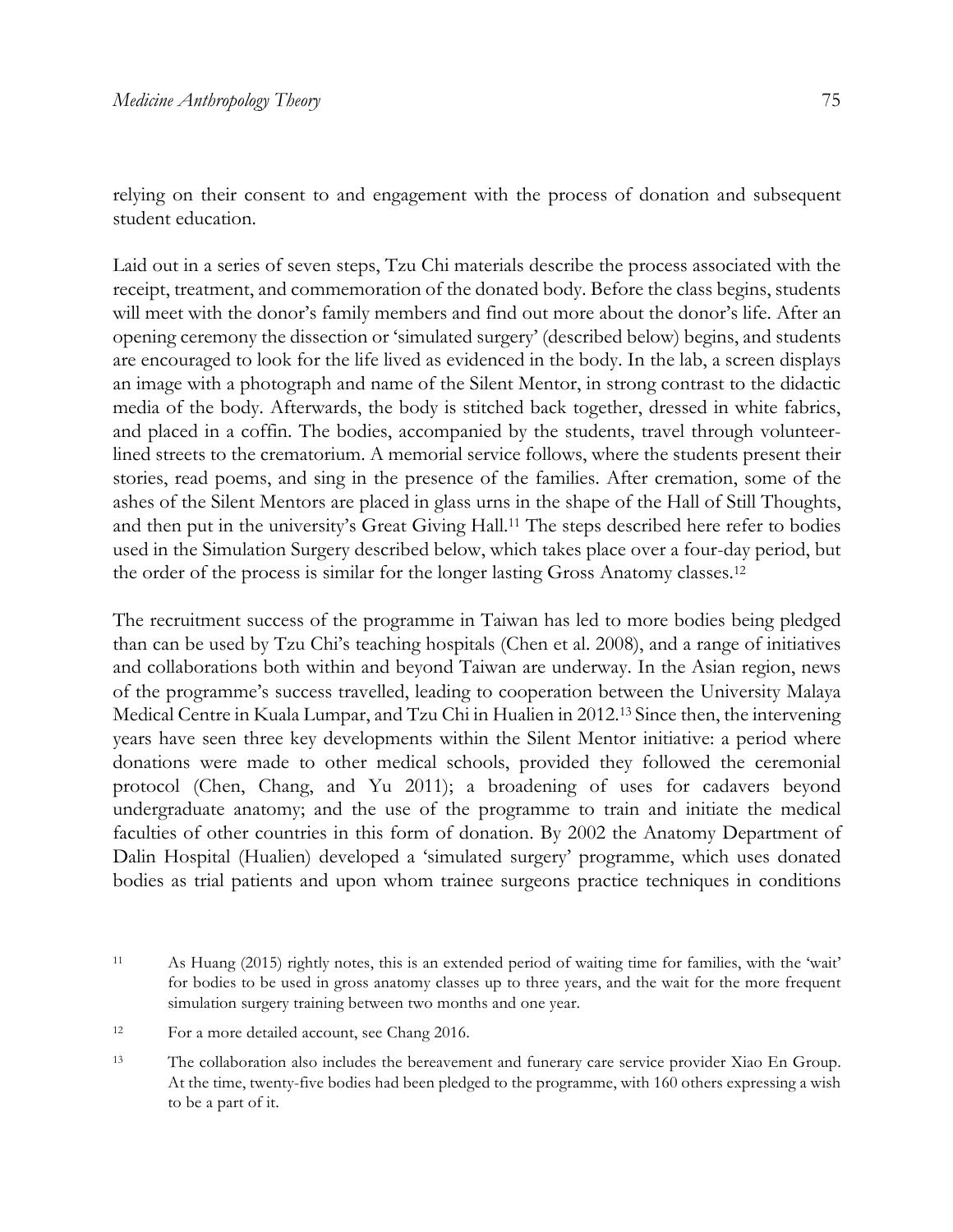closer to those they will face in live surgery. Made possible by technologies that freeze the body rapidly to -30 Celsius, cadavers are made available for subsequent defrosting and warming to almost living temperatures, thereby retaining elasticity in their muscles and vessels (Yang and Wu 2013, 21). Over the course of up to four days, students can simulate clinical treatments and develop surgical skills such as 'basic skin suturing, advanced skin suturing, laparoscopy suturing, bowel anastomosis, gastrointestinal anastomosis . . . facial nerve separation, grafting of pulmonary valves to aorta, excision of prostate cancer' (Tzu Chi, n.d., 105). Tzu Chi's own television channel DaAi (Great Love), for example, regularly covers the opening and closing ceremonies as part of its mission to 'bring about a society characterized by peace and harmony' (DaAi 2016), and students from universities and hospitals in many countries visit the simulation centre to practice techniques.14 By 2008 Tzu Chi had established a Medical Simulation Centre to host these new techniques, a series of rooms with eight teaching operation tables with 'a fully functioning simulation line, independent cleaning units, concealed gas supply piping, surveillance monitors and robotic arms for the operating table' (Tseng 2009, under 'Unreserved Giving of Love'. In addition, as Tseng notes in the 'The Useless vs. Great Use' booklet, 'Every operation table is equipped with a large LCD screen, which broadcast[s] the life history of the mentors so as to remind trainees of the mentors' loving kindness and unreserved giving' (Tzu Chi n.d., 59). The ceremonial dimensions of both the Silent Mentor and simulated surgery program, despite their now regular occurrence, continue to be treated with headline status.

The international attention the Silent Mentor initiative has received is extensive, both in popular media and within academic journals on medical pedagogy. The movement regularly points to coverage received in 2009, when American journalist Ian Johnson wrote about the program for *The Wall Street Journal*. Understandably, the program is also drawing broad anthropological and sociological attention, mentioned in Yao's (2012) book on engaged Buddhism, based on her fieldwork conducted in the mid-1990s, and anthropologist Chang has recently read the Tzu Chi Foundation's activities through the work of French theorist Michel Foucault (Chang 2016; Foucault 1991). While considerable care must be taken to consider the specific, historical state–citizen formations out of which Foucauldian thought arose, and its

<sup>14</sup> Although it is beyond the scope of this article, the creation of the Silent Mentor programme as a 'model' for other universities and hospitals around the world deserves academic attention. The degree to which the Buddhist ceremonial dimension needs to be maintained is open to question, particularly the place of meditation on a person's death, over a corpse or in a crypt, as the practice moves to Malaysia and Singapore. The approach by some academics to date has been quite formalistic. Indonesian researchers Atmadja and Untoro (2012, 35) report, for example, that the Faculty of Medicine at the University of Indonesia sent delegates to Hualien in 2007 to learn about the Surgery Simulation centre and 'develop the Standard Operational Procedures of SMP [Silent Mentor Program]'.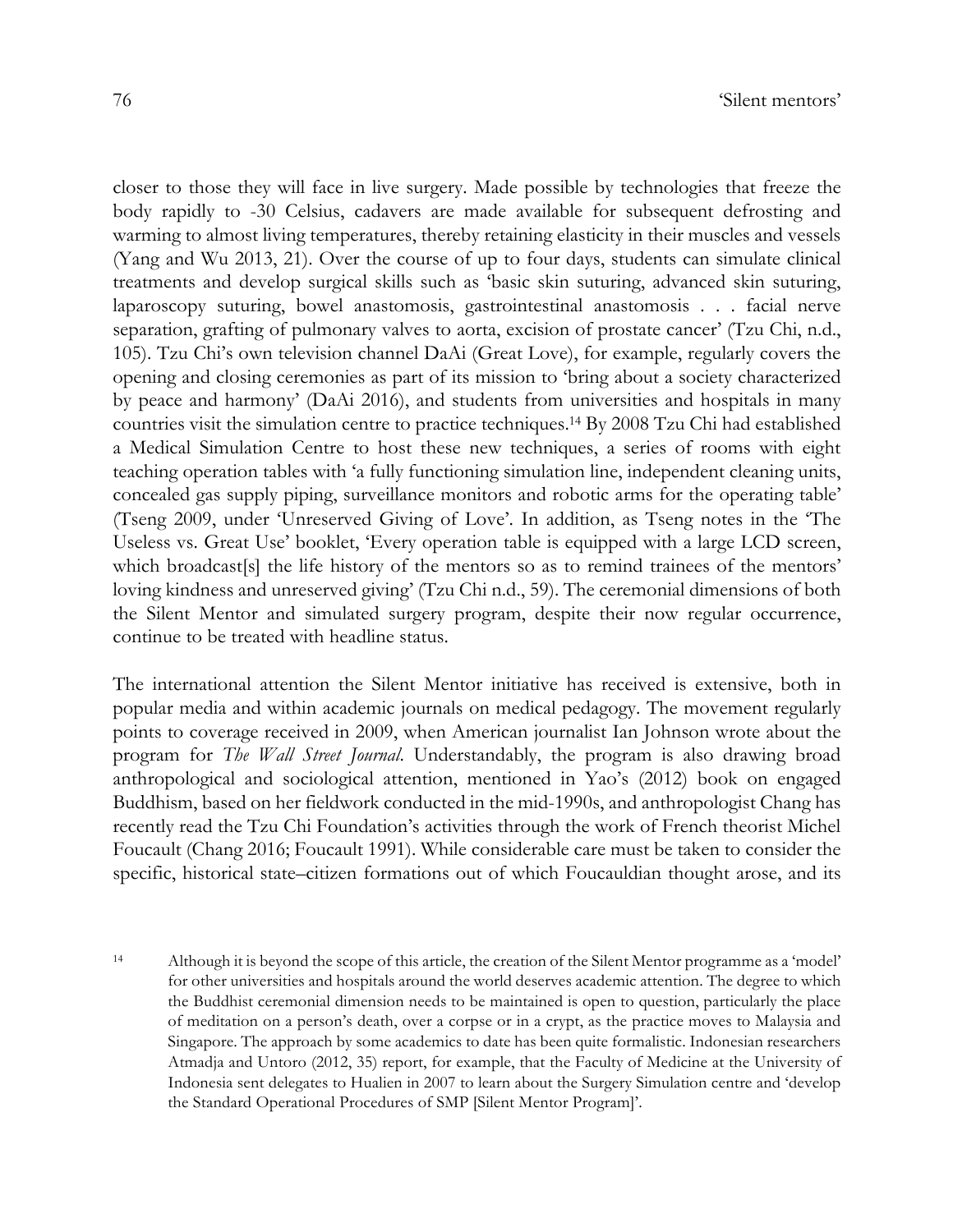applicability to the activities of a Buddhist charity, Chang's (2016, 135) import of Foucault's governmentality framework to contemporary Taiwan does permit her to bring out the rapid uptake of the donation program as a form of discipline, pointing to the extension of Tzu Chi's construction of a 'giving ideology' into fields as distinct as environmentalism and medicine) . Similarly, C. Julia Huang (2015a) has recently returned to her own encounters with the Silent Mentor program during her earlier fieldwork of 1999, addressing the motivations of donors and those who are 'dying to give'. I now introduce the context in which I came to understand and think about the program, relative to my ethnography of ethical review.

# Ethical review meets cadaver donation

How did research on the establishment and standards of biomedical ethics review committees lead me to discussions with members of Hualien's Silent Mentor program? As part of multisited research into the work of a capacity-building NGO, the Forum on Ethics Review Committees of Asia and the Pacific (FERCAP), I regularly attended workshops, training sessions and conferences (Douglas-Jones 2015). It was at one of the large annual conferences in 2009 in Chiang Mai, Thailand, that I met Dana, an ethics committee secretary from Hualien. We had breakfast together one morning before the training sessions of the day were about to start, and she invited me enthusiastically to visit her committee if my research plans allowed. The following year, as I pursued the NGO on its training and surveying circuit around the region, I emailed Dana and asked if she would be able to show me her committee and its offices, and help me meet and interview some of her colleagues. That June, I took the train from Taipei along Taiwan's mountainous east coast to the Buddhist Tzu Chi General Hospital in Hualien where Dana worked. During the course of my two-week visit, Dana used her position to help me arrange interviews with members of her committee, both faculty and doctors. It was during one of these interviews that I first heard about the Silent Mentor programme, and in the section that follows, I draw on that and subsequent interviews with Tzu Chi staff involved both in ethical review and in the Silent Mentor programme. The interviewee – who had a role as a practicing clinician on Dana's ethics committee – lamented about the quality of research that he saw coming through the committee. He thought the doctors were well intentioned, and the science wasn't bad, but he reflected that the proposals seemed to show the investigators as 'quite thoughtless' when it came to patient comfort and safety. Folding his hands and leaning forward to me, he nodded decisively: 'Some day we will produce better doctors. Our Silent Mentor programme will help with that'.

I initially took this use of 'Silent Mentor programme' to refer to training that the ethics committee members would undertake. In the discussion that followed, I asked some followup questions, mostly pursuing my interest in the relationship between ethics review and how researchers are regarded. But as we walked across campus afterwards, I asked Dana about this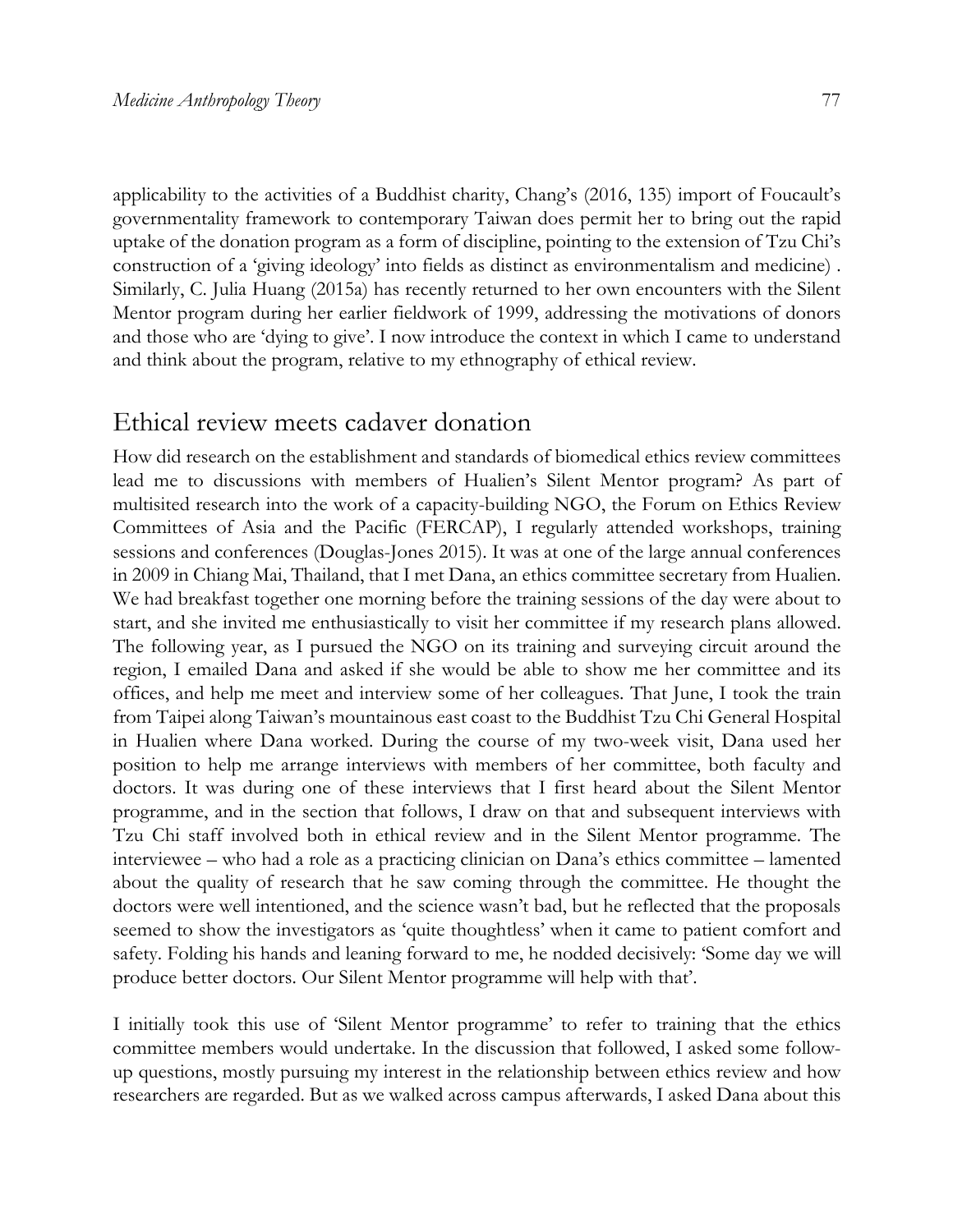'Silent Mentor programme'. Seeing my interest, she arranged a visit to the unit and meetings with several of the programme coordinators for the following day. Tzu Chi, like many prominent NGOs, has established procedures for handling international guests, and the performative greeting I received followed the pattern described in many accounts one can read related to Silent Mentor activities (Lin, Hsu, and Fan 2009; Johnson 2009). As Dana and I hurried across the drizzly open campus that morning, we could see the waiting representatives under their stylish umbrellas. Both were sharply dressed in navy blue and white,15 Tzu Chi logos on the left breast, and they greeted me in English, with a handshake and wide smiles. The tone was professional; I was a welcome international guest, who had come to find out about Tzu Chi and its innovative cadaver donation programme. The first objective of the tour was to immerse me in the story, and a DVD had been prepared for that purpose. In a darkened room off the 'Occidental' section of the two-storey library, I watched as the history of the programme was explained. Set to emotional string music in a minor key, subtitles told me that everyone was going to die, but in death – the music became more uplifting – they could turn their 'useless body into a valuable cadaver'. The representatives watched the film, and watched me as I took notes, seeming faintly disappointed that I had not cried.

Our next stop was the hospital's second floor. We walked the bright, empty perimeter corridors slowly, looking at posters and poems, statements by donors and letters from students. Sam, the lead guide, was keen to emphasise to me that the architectural choices, lighting, displays and positioning of the storage facilities above ground were in strong contrast with his understandings of basement morgues of 'the West', where he didn't think the dead were treated with much respect, based on stories of bodies hung on hooks: 'Our way is different', he said seriously. 'It is on the second floor because we feel the meaning of life is to be respectful and open, to teach students that death is natural but very important. This is a bright part of anatomy that we let all students learn'.

As I noted above, since 2000, students have been responsible for making a visit to the families of the Silent Mentors and learning about the donors' lives (Ye 2012). In their review of 109 students who took part in Tzu Chi's training between 1996 and 2001, Chen and colleagues (2011, 445) write that 'an important step in the procedure of requiring that medical students show respect to the dead body they dissect is to write a letter to the silent teacher at the end

<sup>15</sup> In her analysis of the power relations in making volunteers, Chang (2016, 12) adds the pleasing detail that new volunteers wear 'the blue polo shirt, white trousers, and white shoes of the "blue sky and white cloud" (*lántiān báiyún*) uniform, which represents a breadth of mind as wide as the sky and action as white as the clouds'. The uniform is discussed by Cheng Yen (2011) in a lecture entitled 'The Robe of Gentleness and Forbearance'. For an extended discussion on the meanings of the uniform, see Huang 2009, 165–76.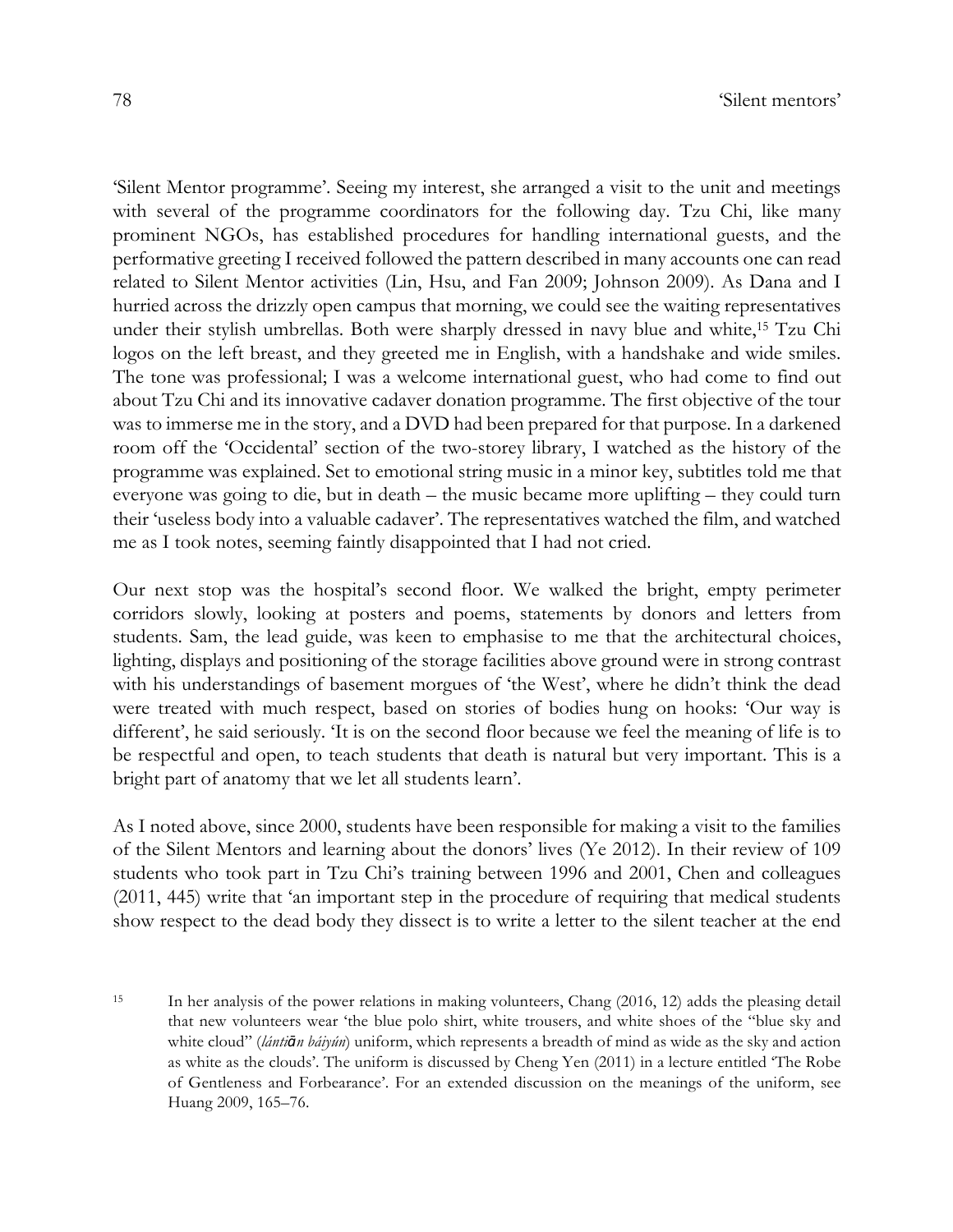of the semester' addressing them directly. The letters long outlive the direct engagement between student and cadaver, serving first as a demonstrable link of care between students and their 'silent teachers' when witnessed by the families of the deceased at the memorial service, and later when Tzu Chi publishes these letters, many online, and displays printed versions in its hallway. Encouraging a relationship with the family of the deceased is a further dimension of the programme, in which the cadaver is referred to as the students' first 'teacher' rather than 'patient'. The students, cadavers, and families are brought together at a 'memorial blessing ceremony', photographs and videos of which appear in Tzu Chi's materials, both online and in printed form. 'The body is open so that the family can take a last look', Sam told me as we looked at the pictures. He continued, 'You hear the crying and mourning. At the time, students face great pressure'.

When I talked about the programme with Dana later that afternoon, she told me she had not yet decided whether she was going to volunteer her body to become a Silent Mentor. She was seriously considering it, she said, since she had no family to object, but she was not yet sure it would be the right thing to do for her. She would have to think more about it, she said, explaining that donating required a change in 'how people thought about life, death, and after'. We were sitting at her desk, waiting for her colleagues to come back from lunch, and she looked away from me, picking up a photo frame containing a photo taken on an ethics committee training trip to the United States. She explained, 'Because we have some forbidden part – after you die, the family can't touch you, move your body, for eight hours, we have to pray for eight hours, so the soul will leave the body and go to heaven and have fun – so there is some resistance [to donating]'. As I spoke with other Tzu Chi volunteers and ethics committee members, 'resistance' to the programme, particularly from grieving families, was referenced in passing. Again, in the introduction to the booklet 'The Useless vs. the Great Use', Master Cheng Yen (n.d., 15) acknowledges that 'For the body donors, it was not easy to make the decision to donate their body. They must be able to see past traditional Chinese beliefs about keeping one's body whole and intact after death'. These 'traditional Chinese beliefs' are frequently referenced as an 'obstacle' because they involve the period of time after death where the technical demands of body preservation overlap with what socially and ritually surrounds death.16 The wishes of donors, as quoted by Tzu Chi, press a transition from recognisable Buddhist practices as well. In an account of the 'making' of a Tzu Chi surgeon,

<sup>16</sup> The context of this critique implicates Taiwanese, Chinese, and Tzu Chi relationships of secularity, medical science, and claims to modernity. I do not have space to do justice to the politics here, but C. Julia Huang's unpublished papers on making Tzu Chi's medical mission Buddhist (2011) and the secularization of death rituals (2015c) address the issue in more detail.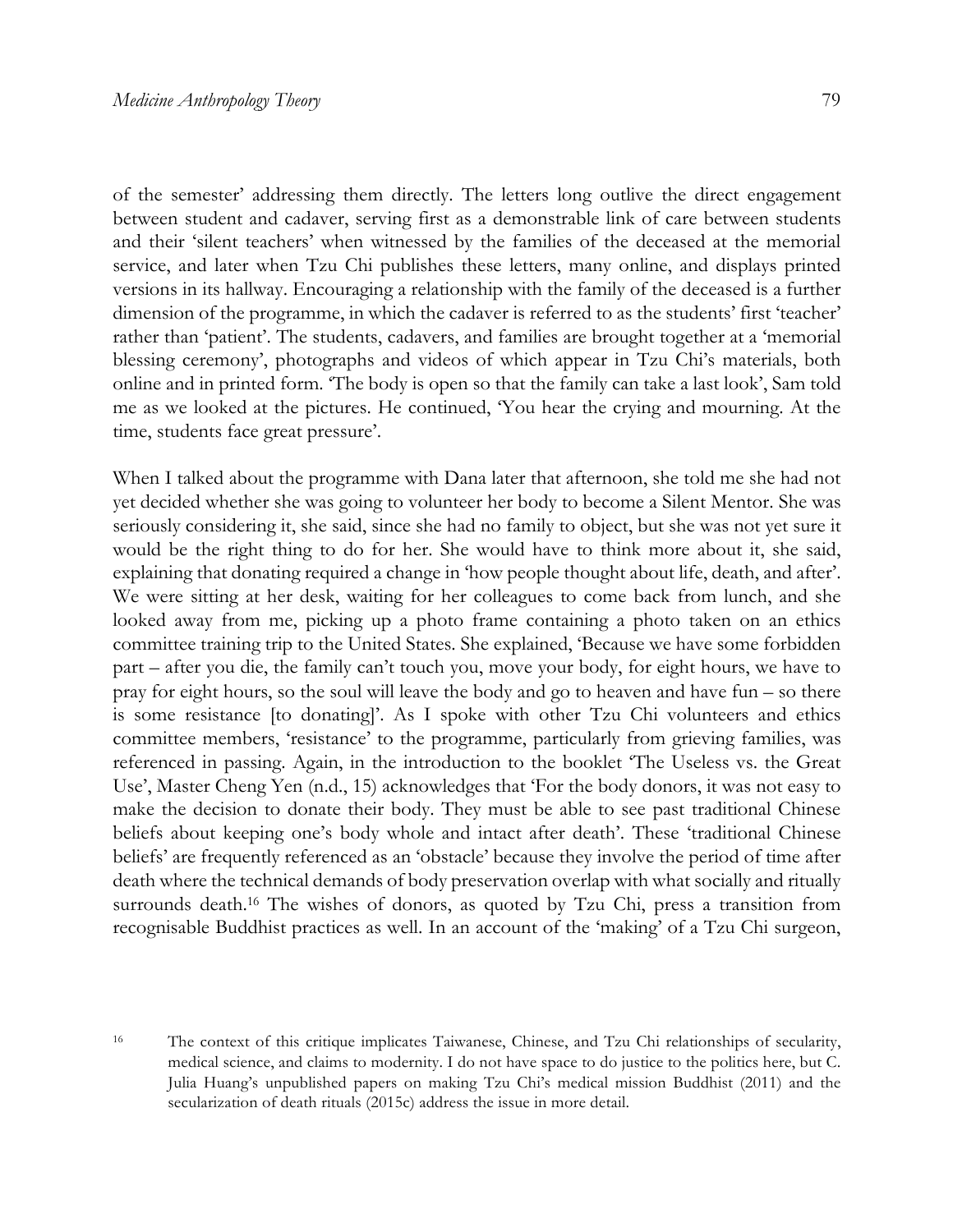we find the story of Shi Qing-xiu (施清秀), a Tzu Chi volunteer from Kaohsiung, who is reported as having:

told his family again and again: 'When I pass on, don't bother chanting "Amitabha" for eight hours [as many Buddhists do to comfort the soul of the deceased and help send it to the Pure Land of the West]. Instead, rush me to Hualien so my dream of becoming a silent mentor can come true. Many people undergo surgery so they can live. I'll undergo surgery when I die so, hopefully, many others can live'. He was in the terminal stage of lung cancer. He wanted to make sure that his body got into Tzu Chi's simulated surgery program. (Chen 2008, under 'Body donors')

Watts and Tomatsu (2012), in their account of a 'good death' for Chinese Buddhists in the context of the development of Buddhist palliative care at the National Taiwan University Hospice and Palliative Care Unit, describe ideal practices upon death. They quote from Yutang Lin's (1997, 94) article 'Crossing the Gate of Death in Chinese Buddhist Culture', which explains that in addition to a deathbed ceremony (臨終行儀) involving chanting of Amitabha Buddha's name to aid transcendence,

the body should not be disturbed (in some cases not even touched or moved) for at least another eight hours after it has gone cold. The part of the body where warmth lingers until the rest of the body has become cold is called the Gate of Death in the sense that the consciousness finally leaves the body through this spot. Its relative position on the body is believed to indicate to which realm the consciousness has migrated. In general, higher spots on the body such as the crown of the head indicate heavenly realms while lower ones such as the feet indicate unfortunate realms. (Lin 1997, 94)

As Watts and Tomatsu (2012, 125) go on to note, 'This spiritualization of death is incomprehensible in a public medical facility', yet in Tzu Chi, the two are brought closer together through the ceremonial treatment of bodies within the hospital and their interim preservation.17 Back in the corridor in Hualien in the company of Sam, I stood beside curtains covering a window to a central room, and as he tugged gently on a tasselled pulley I was given a view of the darkened space in which bodies, wrapped in white, rested on narrow metal

<sup>17</sup> This tension is also handled in the recently released (March 2017) documentary *The Silent Teacher*, made by Chen Zhinhan (陳志漢), which follows widower Lin Hui-Zong (林惠宗) after the death of his wife, who had donated her body to the Silent Mentor programme. The documentary filmmaker stays with him and his family as they make trips to visit the deceased, participate in the Tzu Chi ceremonies, and eventually bury her remains. An interview and trailer can be found at https://tinyurl.com/m4jlhtv.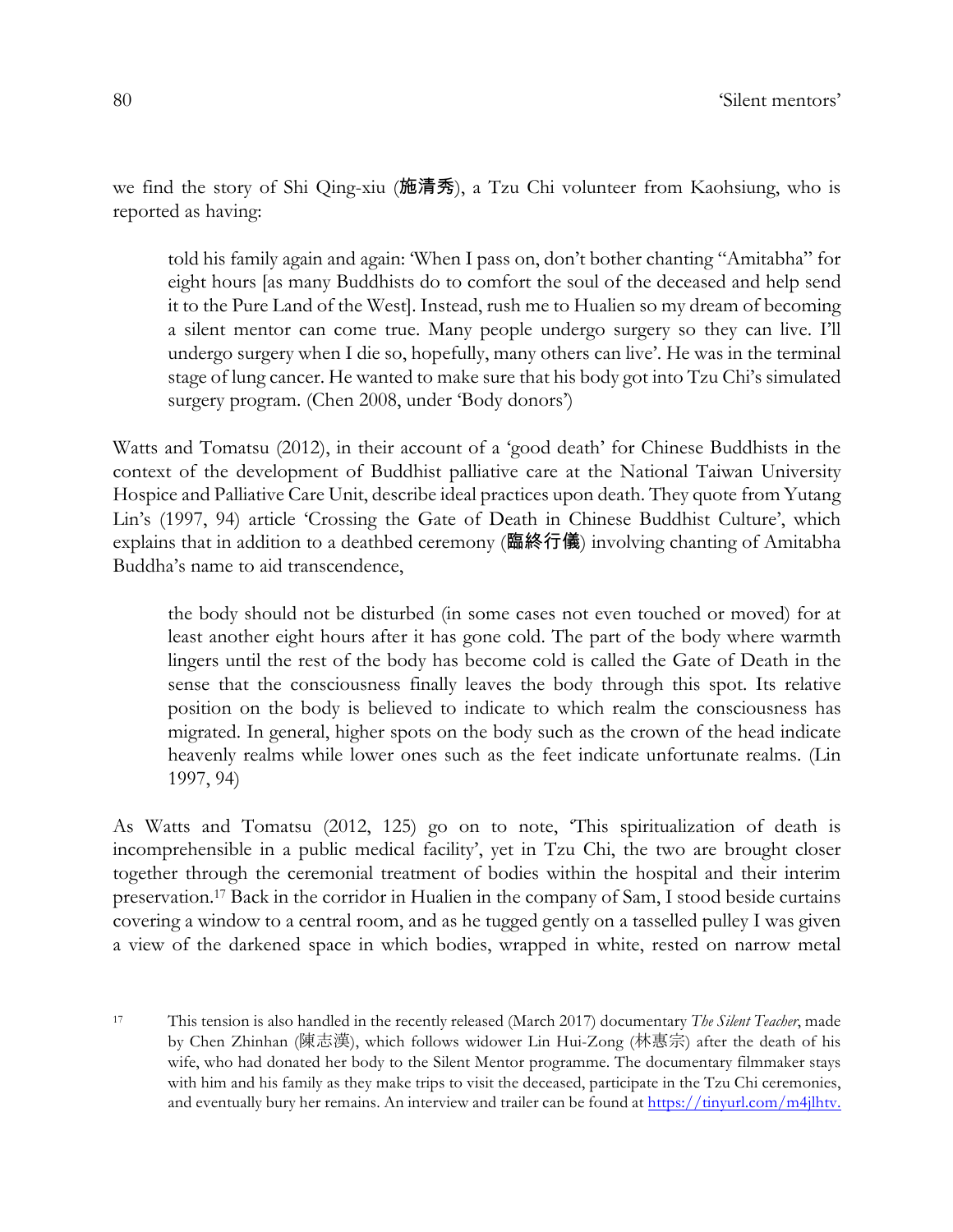shelves. There was an extended moment of reverent silence as we gazed in; then, not looking at me, Sam closed the curtains again. I was led quietly around the corner, and shown into the Great Body Teacher Memorial Hall. As the doors opened, the lights came on automatically, illuminating row upon row of small, glowing crystal boxes, crafted in the shape of the Hall of Still Thoughts (靜思堂), the 'spiritual fortress of Buddhism'. 'After cremation, ashes of Silent Mentors are placed here. Students sometimes come and visit them', Sam told me. 'They come to visit the Silent Mentors and thank them; some tell me that they confide their difficulties and feel that the Silent Mentor will continue to look over their shoulder as they work'.

Returning to my research on ethical review, I note that in an interview with the clinical director of the Silent Mentor programme, he explained some of the reasoning behind the programme to me in this way:

There are two parts to being a doctor: one part is a healer, the other is being a professional. It's based on a social contract, between medical society and the whole society, that is medical professionalism. . . . The base of medical professionalism has three points. To practice with skill, knowledge, and with morality to service others. However, morality and service are becoming weaker and weaker. How do you design a curriculum to help students learn morality and service to others?

He was speaking to me with an eye to the research proposals that crossed his desk regularly, proposals to investigate a wide range of issues. Both he and May, the committee's layperson, complained in our interviews about the 'atmosphere' between 'medical people and patients'. May, an information manager for Tzu Chi, explained that she saw the relationship as 'commercialized': 'I pay you, you use me. It used to be friends, family doctor. Master [Chen Yen] wants to recall those good spirits for medical work. So [we] have to change the relation – doctor, nurse, patient, family. They should be friends, like family'. May attributed these changing relations in no small part to research practices: 'Our doctors think [research] should be more cold blooded, more science style, more powerful'. In the Silent Mentor programme, the clinical director said, was a 'hidden curriculum', designed to help students learn 'morality', expressed predominantly, though not exclusively, through a Buddhist frame. 'We need more good doctors, not more famous or fame-making doctors. So we want to train the student to respect [patients], not just by lecture or television, but by this kind of role model'. The role model was the Silent Mentors themselves. Towards the end of an interview with one of the programme coordinators, a passing comment drew me back to the reason I was in Hualien at all: ethics committees. The coordinator had been showing me a presentation designed for an international audience to help me understand how he saw the relationships among the Silent Mentor programme, spirituality, and modern medicine. 'To study medicine is a kind of spiritual practice', he said. 'So physicians have to reflect on how to contribute to society. If every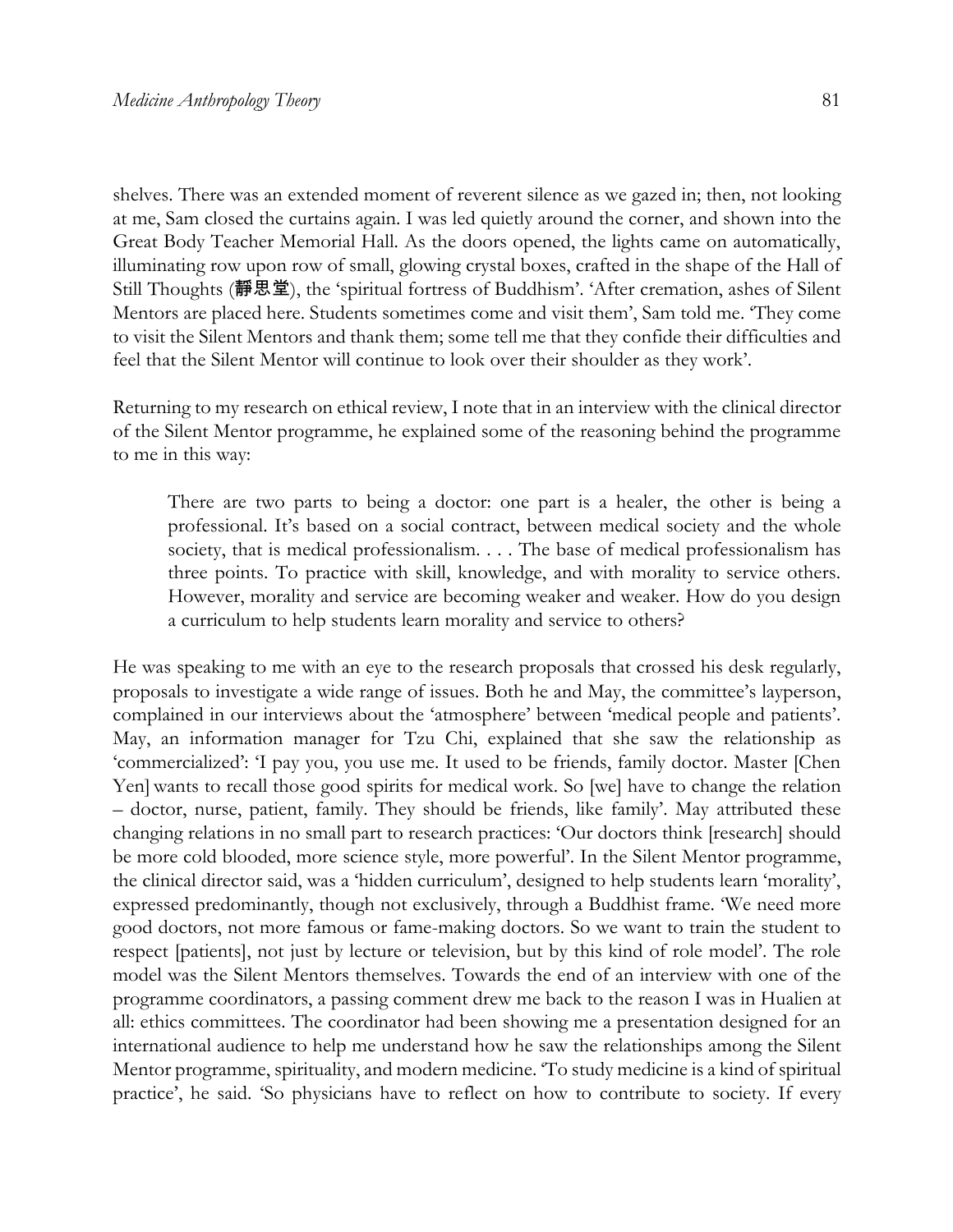physician can learn this, there is no need for the ethics committee. I'd like to use the surgical department; I really wish we can, by this foundation, train more and more good surgeons and serve the society and thereby make ethics committees unnecessary'. Instead of seeking a committee to conduct a bureaucratic check on doctors who might design or conduct 'bad' research, the coordinator was seeking to relocate ethics within the subjectivity of the doctor.

#### Discussion

Having given an overview of my encounter with the programme and provided a frame for its emergence, in the remainder of this article I want to draw out three points mentioned in the introduction. The first concerns the changing place of cadaver anonymity within medical pedagogy and its relationship to respect. Second, I use the term 'Silent Mentor' to return to the question of ongoing relationships students are prompted to develop with their cadavers and families, and the degree of detachment – or otherwise – that is seen as desirable. Finally, I discuss the reconfiguration of the relationships of behavioural accountability medical researchers find themselves in, by reflecting on what is meant to endure. In my conclusion, I return to the centrality of the notion of 'utility' as a linchpin holding together biomedical and Buddhist framings. It does not seem that what the philosopher Rey-Sheng Her (2013, 55) calls a 'Benthamite' frame fits Tzu Chi's descriptions of its practice. Might we then consider this part of international donation movements' efforts to remake utilities in a broader range of forms?

# Contrasting anonymities

The historical cadaver of Western biomedical gross anatomy education has been anonymous. As the recently published 'Recommendations of Good Practice for the Donation and Study of Human Bodies and Tissues for Anatomical Examination' note, this remains the default: its 'normal practice is to retain donor anonymity' (International Federation of Associations of Anatomists 2012, Recommendation 5). The reasons for accepting and continuing with anonymity as a default are again a current topic of discussion within medical pedagogy. Indeed, what will count as good practice is contested and undergoing revision. Jones and King's comprehensive 2016 review article lays out what they term the 'virtues of anonymity', rooted in communitarian values and charity (see Sukol 1995; Murray 1987). They provide a spectrum from nonidentification with low information, through nonidentification with moderate information, to what they call 'identification, full information'. At this latter end, medical education practitioners and scholars, such as Talarico in the United States and the anatomist Goran Štrkalj in Australia, are making a case for anatomy training to be a site of encounter with grieving relatives, with a view to 'enhancing the skills and competencies of future physicians' (Talarico 2013, 162). Štrkalj (2014, 2) writes about 'humanistic anatomy': 'More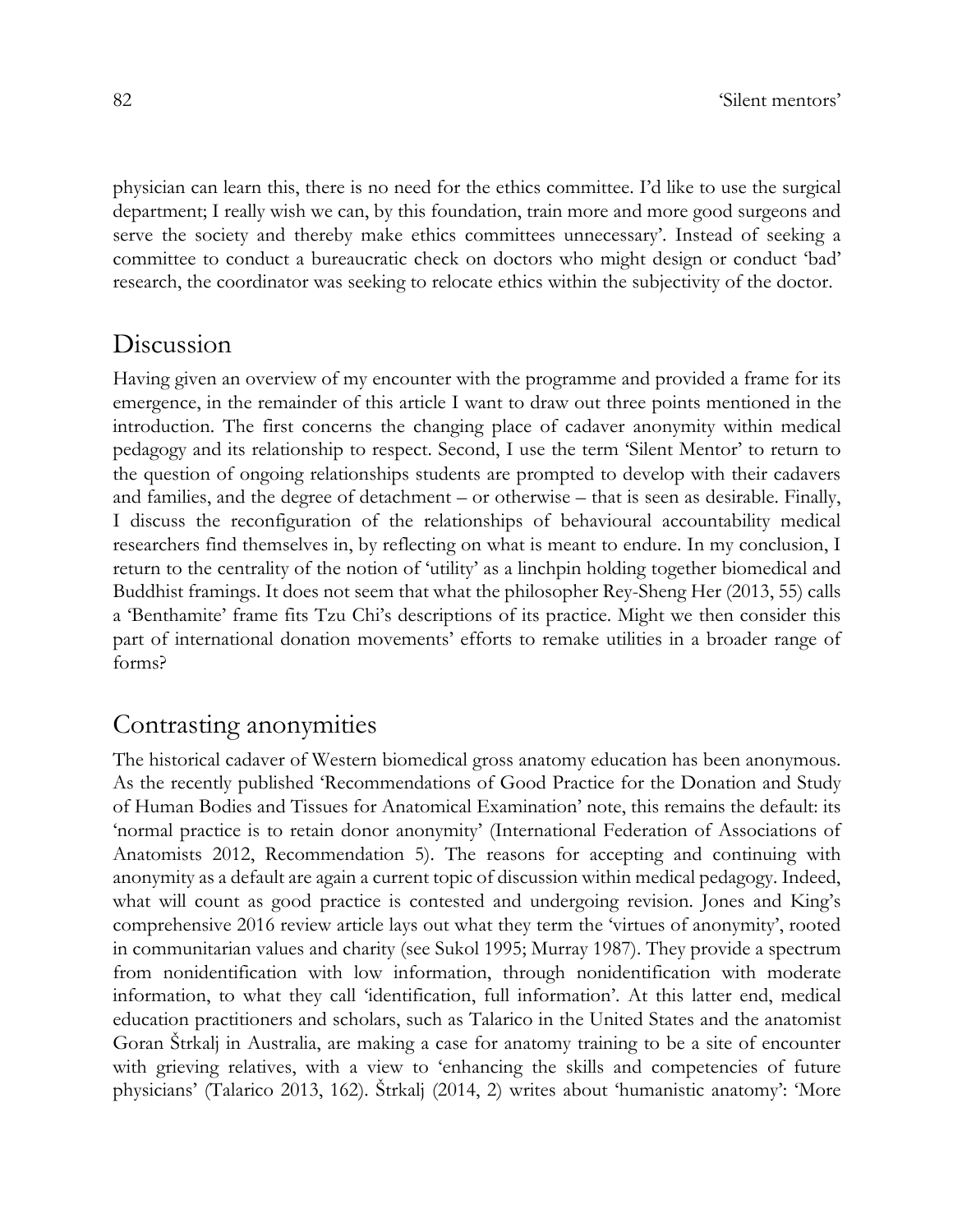than a vehicle for learning about the structures of the human body, it is emerging as a medium for the early phases of teaching of, or, perhaps more appropriately, enculturation into medical professionalism' (see also Pawlina 2006). The growing contrast among approaches is made explicit by Böckers and colleagues (2010, 217), who write in support of this separation, stating frankly in a rebuttal to comments on their piece: 'The dissection course is *not* an instrument to develop compassion, because this would be counterproductive for the successful completion of the course' (emphasis added).18

In part inspired by a turn to the medical humanities, the question being posed is 'If the anonymisation of cadavers services scientific ends, to what extent should this value shape the dissecting room of today's medical student?' (Jones and King 2016, 4). Extending this question, I would ask how an increasingly connected, transnational medical profession is going about discussing what the relationship between a teaching cadaver and a medical student should be (Bohl, Bosch, and Hildebrant 2011). In 2010, for example, an editorial in *Academic Medicine* by the American neurosurgeon and physician-educator Steven L. Kanter (2010, 389) used the Tzu Chi programme as a means to demonstrate the ongoing debates around how doctors are trained: 'I thank the faculty at Tzu Chi University's medical school', he wrote, 'for reminding us of the need to continually examine and re-examine even what we consider to be our most basic assumptions'. The basic assumptions to which he refers are the 'great lengths' to which those responsible for the use of cadavers in medical schools in the United States, and many other countries go to 'conceal the identity of a cadaver from those who will dissect it' (ibid.)

In contrast with this 'Western default' of anonymity, the Silent Mentor programme thus receives attention within medical pedagogical literature as a relativisation of the assumption of anonymity, making visible what is taken for granted, and presenting a novel formulation. However, it is also evident that a division between 'hard core science', 'Western' anonymity, and 'other' forms of relating to cadavers can be drawn too strongly, as the examples above demonstrate. Olejaz (2015, 20), drawing on historian Bynum, notes that the continuity between self and body has been an ongoing matter of debate since the European Middle Ages, and most ethnographies of dissection labs show that medical students in training are moved by the personhood of their cadaver as much as they are intrigued by its educational properties (Hafferty 1991; McDonald 2014; Prentice 2013). Mackenzie's (2006) fieldwork amongst Cambridge University undergraduates, for example, found that all the cadavers in her study were named, with students choosing 'traditional' names suitable to the era with which they

<sup>18</sup> The place of dissection in medical education is discussed at length in McLachlan et al. 2004 and López and Dyck 2009.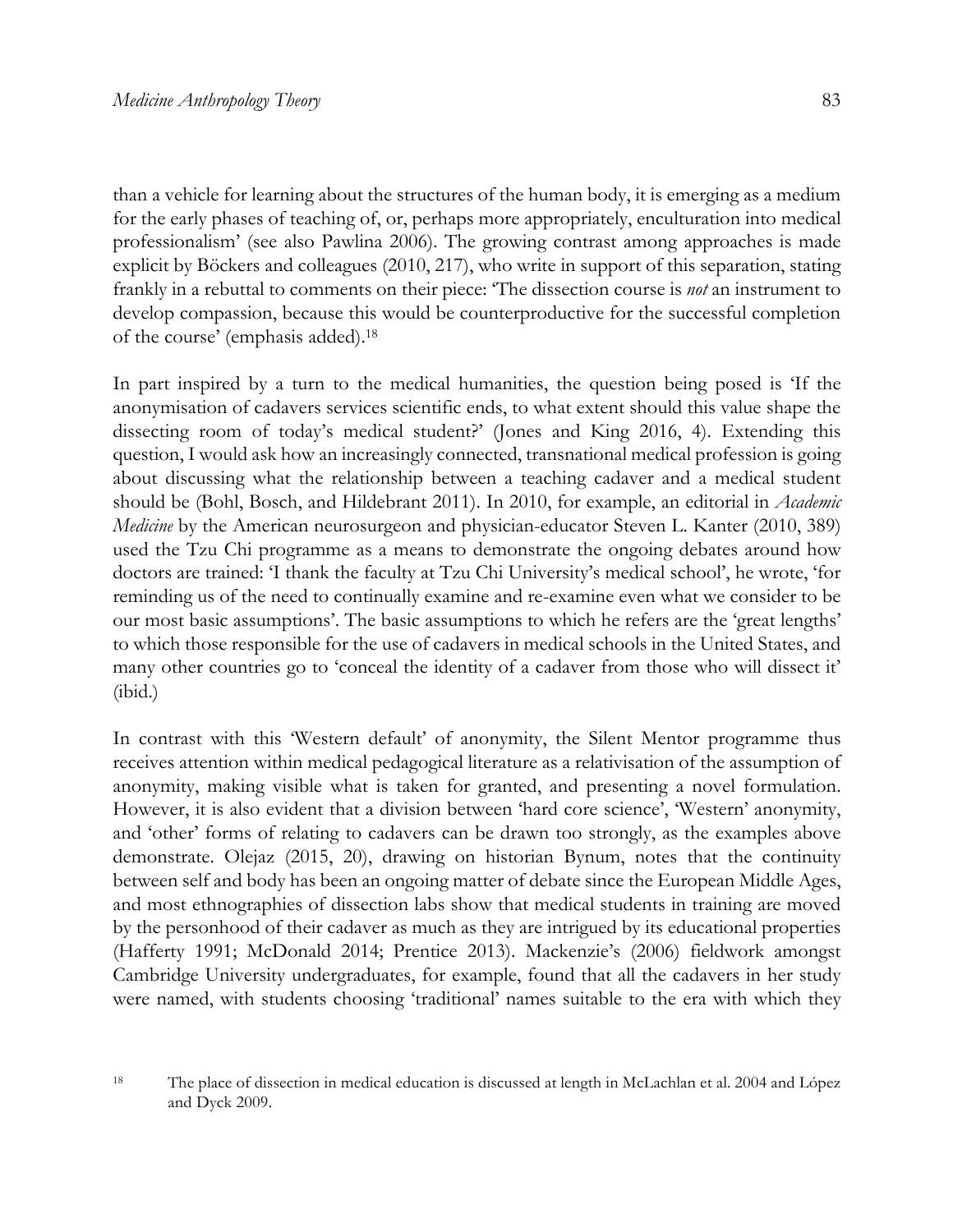associated the elderly, such as 'Archibald, Frank, Jenny, Sylvia and Cecile'. She points out that not all students chose to use the names, one stating that she thought it was 'a bit disrespectful. I have my own name and I don't expect to be given another one after I die' (Mackenzie 2006, 26). Mackenzie also observed students apologising to their cadavers: 'Today when I was cutting I was saying sorry. When I was making the incision, I was saying, "I'm sorry, I'm sorry"'. Others, she writes, 'were conscious of inflicting physical harm on their cadavers: "I broke the nose of ours by not putting the block under his neck when I turned him over. I feel really guilty"' (Mackenzie 2006, 28–29). Some literature documents this consciousness as a 'conflict', in which students oscillate between 'perceiving the cadaver as a learning tool versus as a human being' and suggest '[t]his impasse could be resolved if they latently adopted a "perspective switch"' (Tseng and Lin 2015, 5). Prentice's (2013) work addresses this same 'switch' in the language of the social sciences, terming it 'ontological duality', a division that Olejaz (this issue) troubles, noting that it implies a neat partition between people and things that belies the unresolvable ambiguity that is part of the student's practice-based engagement with the cadaver.

The Silent Mentor programme does not deny the named personhood of the cadaver; indeed, it celebrates it, positioning photographs and accounts of the donor's life within the space of dissection itself. By refusing anonymity and indeed, celebrating the 'known' cadaver, the Tzu Chi method strongly aims to bring the tool/body division together. Tseng Guo-Fang (曾國藩 ), the head of the Tzu Chi Medical Simulation Centre, recalls the 'casual atmosphere' of his training in the United States in the 1980s, something he found disrespectful. However, it seems the transition from casual to ceremonial came slowly: Johnson's 2009 *Wall Street Journal* account reports that the elaborate rituals of the Silent Mentor ceremonies were initially alien to Tseng Guo-Fang: 'I was trained as a hard-core scientist, and this didn't make sense to me'. Describing how much students already know before a simulated surgery event, for example, Mei-yi Chen writes: 'The surgeon performs the surgery as if on a loved one. This warmth later radiates from the surgeon outward to future patients. This is yet another example and manifestation of Tzu Chi's somewhat vague and highly impalpable idea of bringing up not just competent but also loving, surgeons and physicians' (Chen 2009).

Such language would, I imagine, bring unease to many trained through the tradition of the anonymous cadaver. In her ethnography of anatomy and surgery education, science and technology researcher Rachel Prentice introduces us to two doctors with whom she worked, Drs Chandra and Wilson, for whom the lines between care and objectivity, competence and compassion are hard to draw. Prentice includes their reflections in part because the anonymity of a training cadaver, or its lack of anonymity, is intended to have pedagogical effects. I will take up this point again below, but for now, let us return to Jones and King's (2016, 4) question about anonymity: 'If the anonymisation of cadavers services scientific ends, to what extent should this value shape the dissecting room of today's medical student?' The Silent Mentor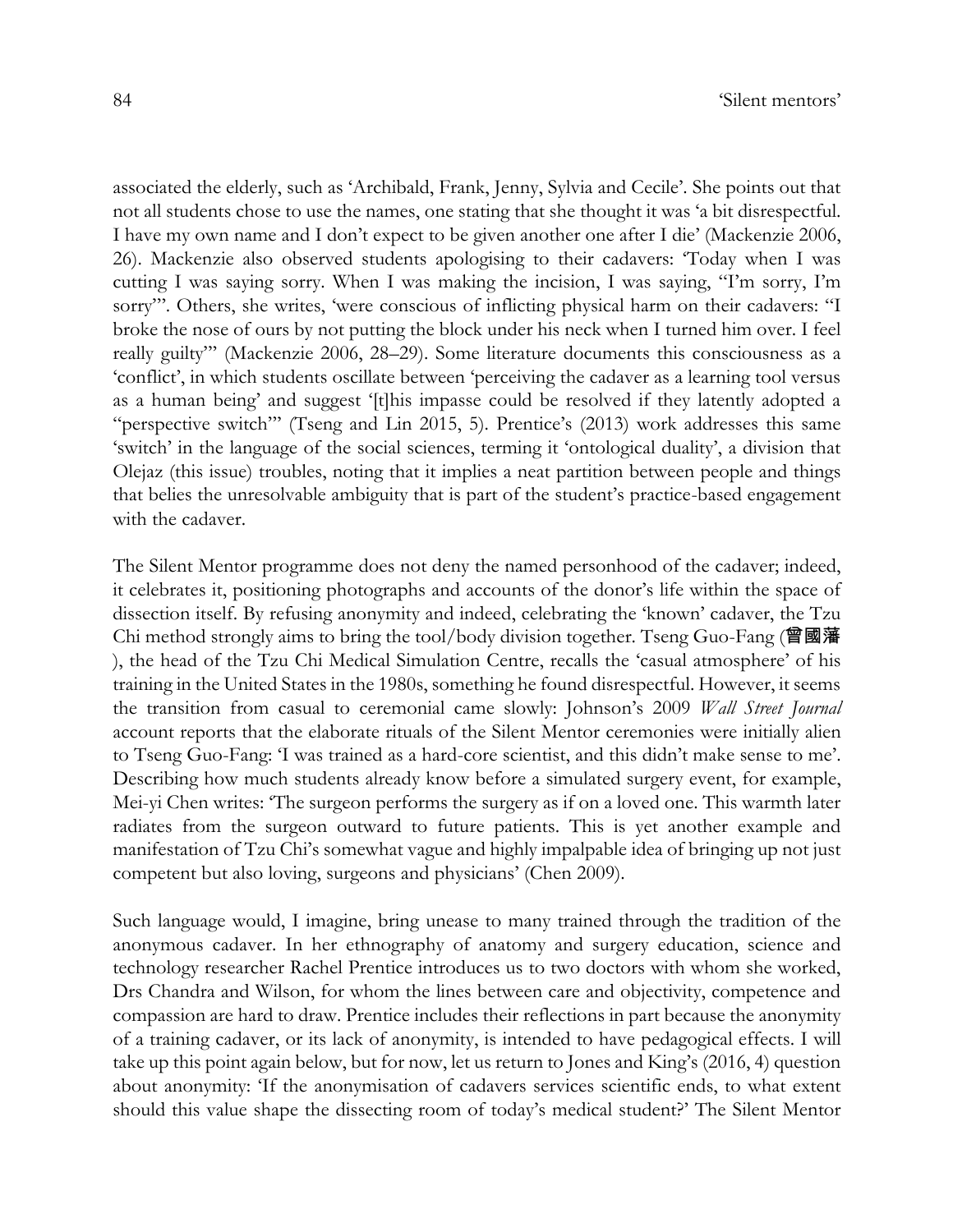programme, founded in the international move towards 'medical humanities', rejects anonymity, both as a value and as a practice. If cadaveric anonymity is the site where, in Western accounts, the person and the body are thought to be detachable from and reattachable to one another, then it is also the site where the detachment and compassion of the medical professional are similarly thought to emerge. While the Silent Mentor's new 'connection' between students and cadavers is praised in English-language, general interest publications, particularly those authored by members of Tzu Chi, it also raises questions about the appropriateness of the insertion of compassion into anatomy teaching, as shown in the literature overviewed above. I turn then, to the cognate issue of detachment that faces both donor and student within the Tzu Chi setting.

## Questions of detachment

A key question facing students and pedagogues alike is 'How much "social relation" is too much?' in settings of biomedical, especially anatomy, training. The terms traded by the American Drs Chandra and Wilson in Prentice's (2013, 127) study reveal fault lines in how 'connections' may play out, as they search for a good way to 'construct an emotional stance toward patients consistent with professional care'. Should doctors not cultivate detachment as well (Hildebrandt 2010)? Prentice dedicates significant space in her book to this question, and how doctors balance emotion, rationality, objectivity, and judgment in medical training and practice. She describes Drs. Chandra and Wilson going back and forth in their discussion, contrasting compassion and objectivity, detachment and attachment, and going 'too far into' treatment versus working 'coldly' (Prentice 2013, 126–30). Their dialogue moves across the divide between sociological and medical literatures, as Prentice points out that the phrase often used by doctors, 'detached concern', comes from sociologist Renee Fox's work, originally published in 1959. Given the emphasis on connection and relation in what we have seen of Tzu Chi's approach, it is perhaps a little surprising that 'detachment' has been integrated into Taiwanese medical pedagogy literature, with Tseng and Lin (2015) using it in the title of their phenomenological study on emotions in cadaver dissection.

Detachment has also recently surfaced in contemporary theory as a response to the primacy of 'the relation' in anthropological imaginings since, as the editors argue, it is 'in a wide range of settings . . . still socially, ethically and politically valued, and the relationship between detachment and engagement is not simple or singular' (Candea et al. 2015, 1). The detachment under discussion above, the tie between cadaveric anonymity and the doctors in training, is a 'Western modernist detachment' associated with objectivity and knowledge making, an ideal that Candea and colleagues (2015, 4) state encompasses a 'need for emotional detachment, automatic procedure and methods of quantification' (see also Olejaz, this issue). 'Such notions of scientific objectivity', they continue, 'entailed a commitment to epistemic forms that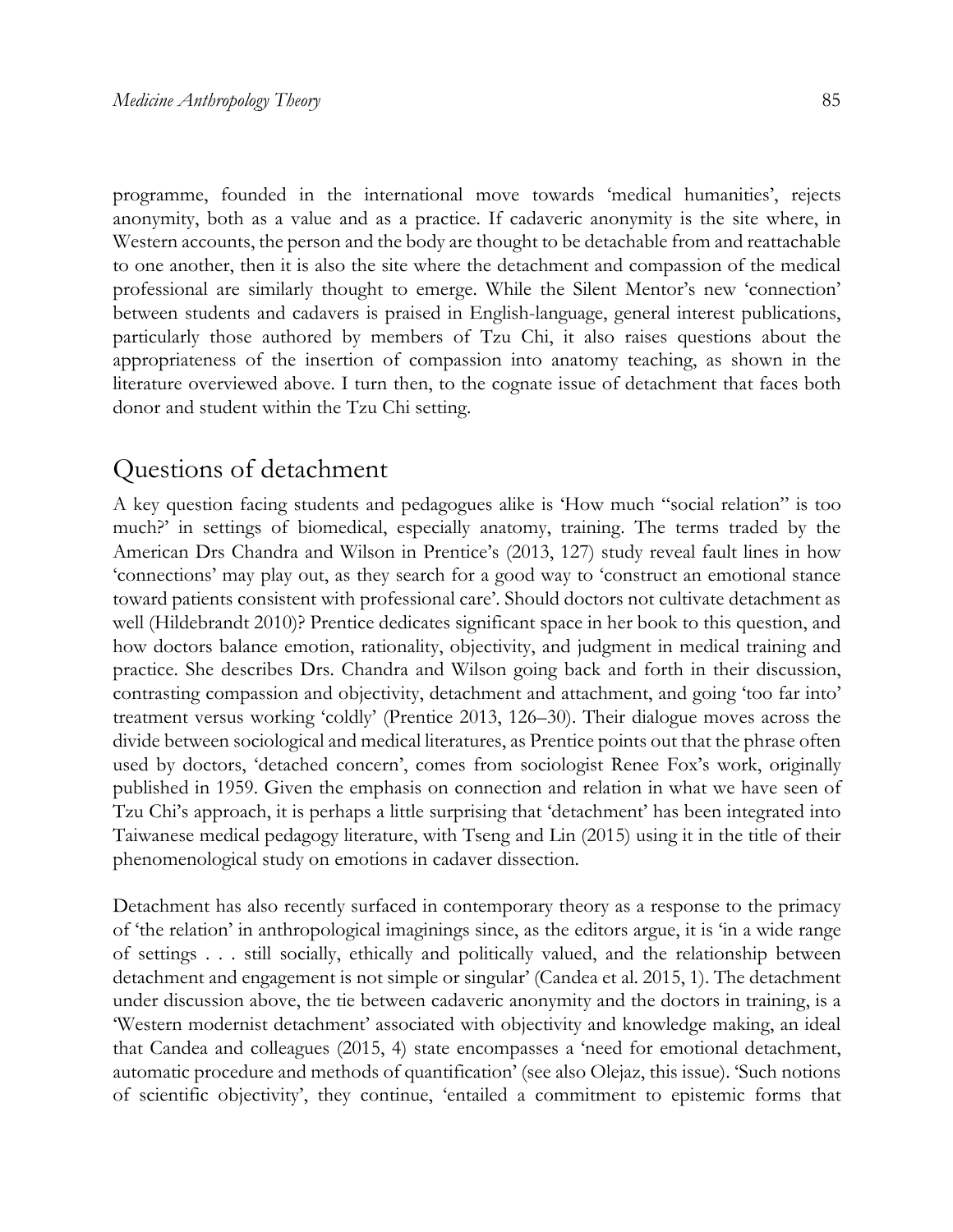necessitated distance from the world through specific forms of critical distance from oneself' (Candea et al. 2015, 4). The breadth of the forms of detachment they review – process, state, stance, and ascetic – gives entry into the richness of the detached relation.

Within that richness, then, a quite different detachment from that of biomedical training faces those who would become donors: whether to detach from their body, how, and what that would mean. Donors, in their reported accounts, come to see their bodies as useful, a source of future knowledge. We find the language of 'use' across Tzu Chi's own literature, as well as echoed in the statements of donors addressing their new role as teachers, and the aid their body may offer in training doctors to help others.<sup>19</sup> This utility of the body upon and after death is emphasised by Master Cheng Yen in her statements about donation, arguably reframing the spiritual benefits of detachment, associated with 'engaged Buddhism'. A donor's detachment is presented not as an interpersonal detachment from another person, but a personal 'detachment to', so to speak, one's own body. It is most visible in statements made by donors while they still live, relating to their body as already usefully dead. Widely circulated stories of Tzu Chi donors include those who become known for the decisions they take regarding their own medical treatment. The early donor Li He-zhen (李鶴振) became part of Silent Mentor 'canon' in 1995 for having refused chemotherapy for his pancreatic cancer, stating:

When I die, I want to give my body to you in its undamaged totality. In your hands, it might help with your studies and do some last good for mankind. The Dharma Master said that a sick body was like a house in need of repairs. Rather than keeping such a house, it would be better to grasp the present moment. I wish to pass away quickly so I can reincarnate soon. (cited in Her 2013, 58)

Tzu Chi's Master Cheng Yen (2007) noted that Li He-zhen's message to students was one of turning his body into a device through which trainee medics could practice their skills: 'You can make hundreds or even thousands of wrong cuts on my body, but please don't make even one wrong incision on your patients in the future' (Chen Yen 2007, under 'Eternal Life with Goodness and Beauty'. The wide use of this statement in material about the donation programme does not detract from the condensed complexity of its self-sacrificial beneficence, emphasising yet accepting – indeed praising – the anticipated bodily harm and transforming it into use. In the words of Cheng Yen (2007, under 'Eternal Life with Goodness and Beauty'):

<sup>19</sup> For a fascinating comparative description of motivations of donors, and parallel framing of donation through gratitude and help, see Olejaz and Hoeyer 2016.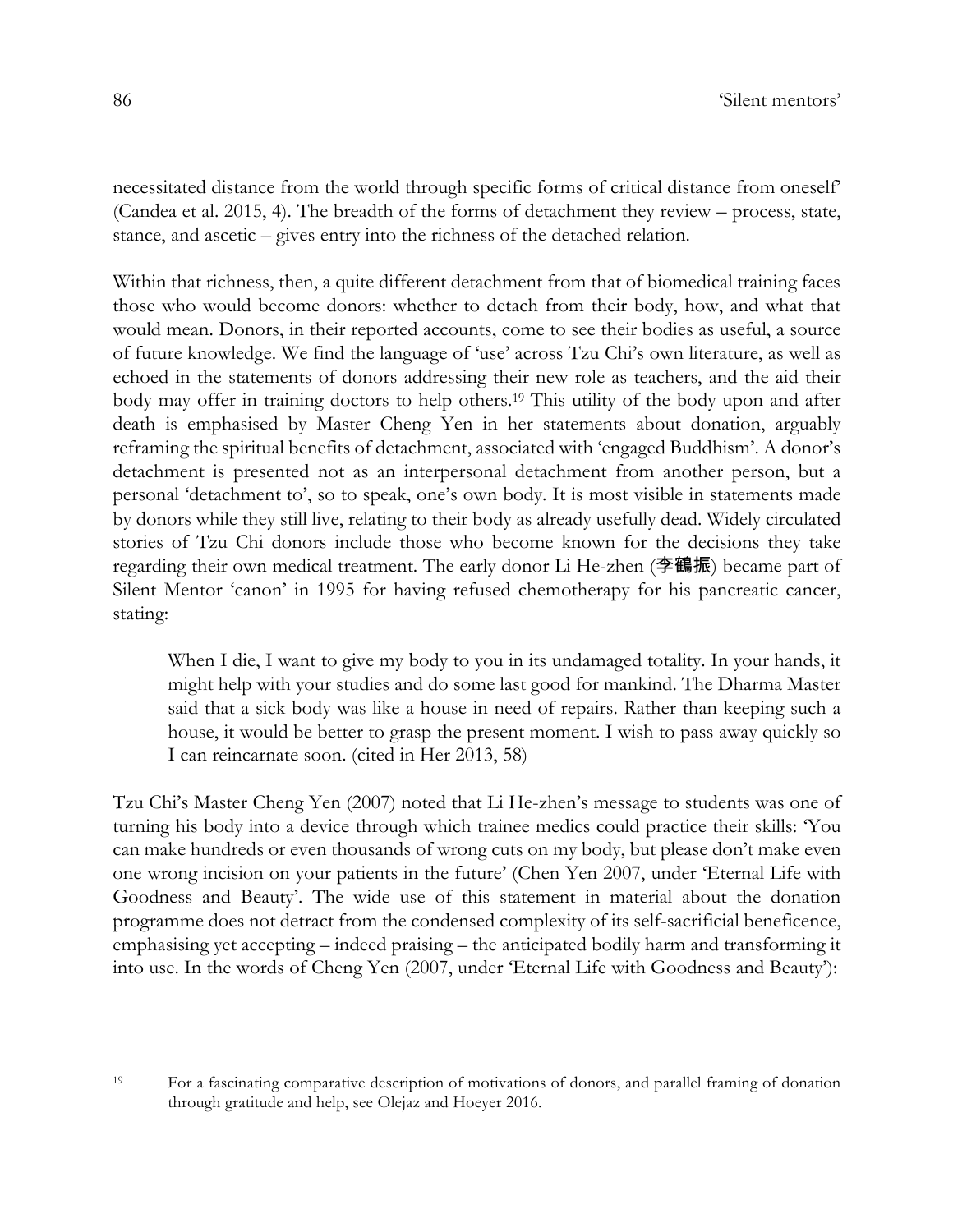Many Tzu Chi people have since signed up to become body donors. They seize every moment of their life to lovingly serve the needy when they are alive, and when they pass away they donate their bodies to nurture future doctors. They don't stick to the traditional Chinese myth that your soul can only rest in peace when your body has been buried whole. They demonstrate profound wisdom and greatly enhance the value of their lives by letting go of all attachments to life and death.

In the repetition of this framing, and the critique of Chinese commitments around death, the detachment necessary for donation is from both life and the body. It brings to mind early discussions of organ donation in relation to 'the Bodhisattva ideal' by Lecso (1991, 38), for example, who writes: 'One cannot give up one's body while alive without possible regret unless one realizes the emptiness of the self and the underlying unity of self and other'. Current research shows inclinations continue to be affirmed across Therevāda Buddhism, with the possibility of use again held up as the outcome of detachment. As Simpson (2004, 843) recounts in his article on the 'impossible gifts' in Therevāda Buddhist Sri Lanka:

The donation of parts of oneself has become an important aspect of moral and spiritual development which signals a healthy lack of attachment to the body and ultimately to life itself. As one devout and elderly Buddhist man put it to me, 'I hope I die quickly and cleanly from a brain haemorrhage so that maximum use can be made of all my body parts'.

In contrast with the patriotic ideal through which giving binds Buddhism and the nation in Simpson's Sri Lankan account, what Tzu Chi offers through 'engaged Buddhism' is an emphasis on becoming a bodhisattva in this world, or a *rénjiān púsà* (Chang 2016). As Huang (2015a) points out, the role of the Bodhisattva becomes a model person: 'Just as the pure lands became models for society, Bodhisattva became a model for its inhabitants'. This is complex theological terrain, wherein through cycles of reincarnation, Tzu Chi volunteers are choosing rebirth 'in order to exercise more and more compassion for other sentient beings' (Gombrich and Yao 2013, 256). That the Silent Mentor is said to become a bodhisattva represents an integration of existing Buddhist notions into a novel biomedical schema. The Silent Mentor is not only presented to medical students as a cadaver with social relations and a lived life: the intention is that those original relationships – both those the student builds with the family and those with the cadaver – extend into the future. The 'hidden curriculum' mentioned by the programme's clinical director is that these relationships will go on to form a basis for how students will treat their future patients, as people with relations.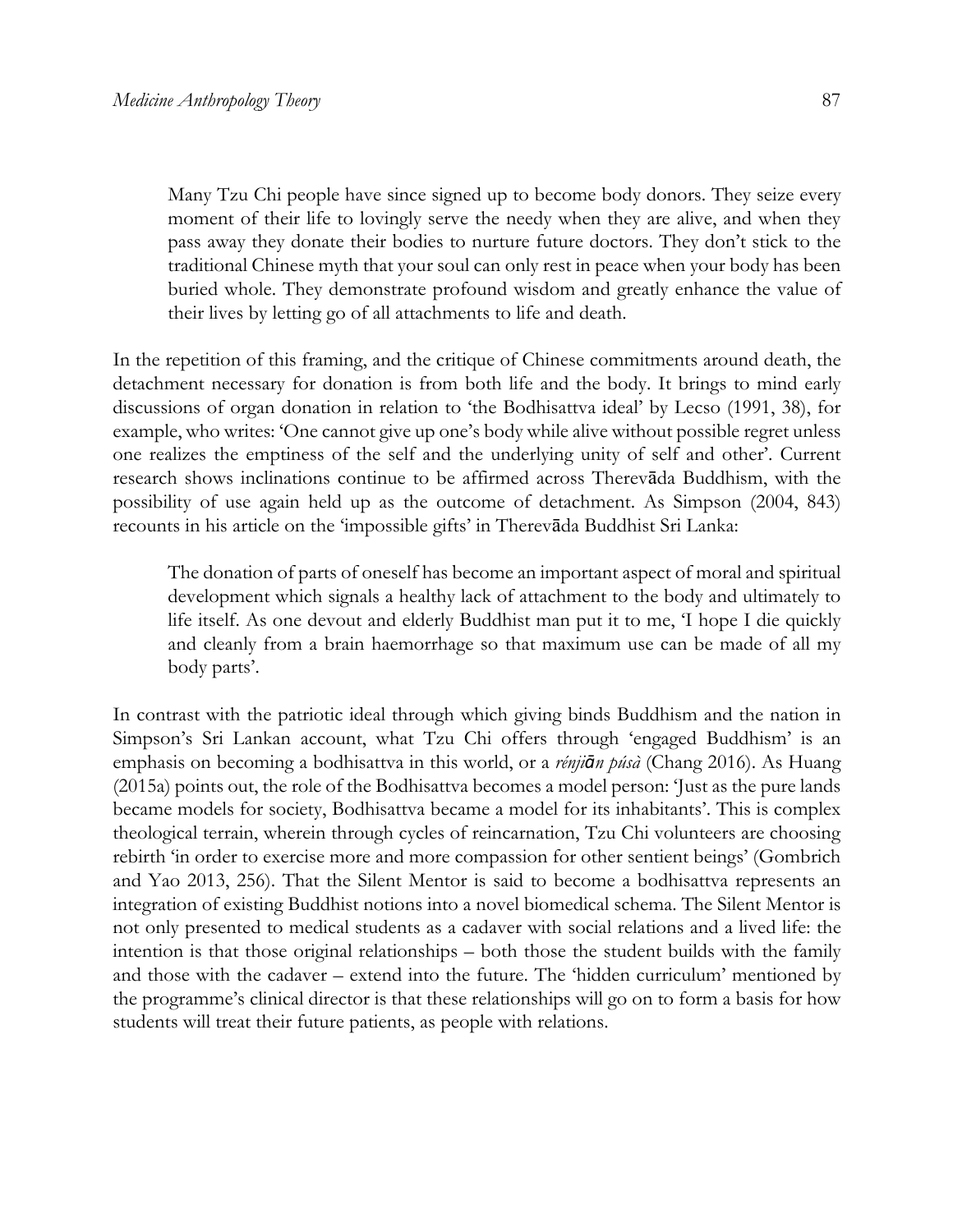## Attaching accountabilities

I turn finally to the intended ongoing relationship students have to the Silent Mentor, the intentional 'constant reminder'. While it may be that the giving of the body is talked of in terms of detaching from something with no worth (in order, through donation, to give it use and thereby value), there is a parallel attachment that happens as, through the Silent Mentor programme, donors become 'teachers of doctors'. Their ongoing presence, not only in the canon of medical knowledge in the hands and skills of students who go on to practice medicine but also in the association students are intended to have between cadavers and families, is a reminder that all patients have families. Indeed, as Sam mentioned on our tour of the facilities in Hualien, the Silent Mentor is also intended as someone to whom trainee students can physically return in the Hall of Great Giving, throughout their careers. 'They come to visit the Silent Mentors and thank them', Sam said, continuing, 'Some tell me that they confide their difficulties and feel that the Silent Mentor will continue to look over their shoulder as they work'.

Chang (2016, 6) has addressed the importance of the name 'Silent Mentor' for donors, indicating that no small part of the attraction to donate may come from the prospect of teaching doctors, whose societal position has long been elevated despite other forms of social hierarchy in Taiwan. I am intrigued by donors' sense that their body connects them in relations of accountability to others, and by how students handle the implications of having a Silent Mentor with them throughout their careers. A Tzu Chi (2001) document explains that students will 'feel that as they pursue their medical careers, the spirits of their "silent teachers" will always remain at their side'. This sense of being observed, watched, and held accountable on the grounds of great sacrifice is at the heart of the hope expressed in the ethnography above: that through this new form of training, ethical review – an external pre-emptive check upon the behaviours of doctors – will no longer be required. Fascinated though I am with how this ongoing presence might be experienced, the degree to which it resonates with a 'conscience' or something quite distinct, however, is not a question I can fully answer with the material I presently have. Nonetheless, I want to point to two moments in the Silent Mentor process where the emphasis on relating to the cadaver in this non-anonymous, fully known way brings about new forms of accountability, and challenges old ones, for students, for the programme, and for the donors.

The first way that accountabilities are reconfigured has to do with how the cadaver is itself treated. When students, at the end of a course, prepare the body for the memorial ceremonies, it is reported that they must resuture the body and return the organs to their original places (Santibañez et al. 2016, 1485). However, as a number of ethnographies of dissection laboratories attest, the practicalities of this must be extraordinarily complex in terms of preservation and resuturing (Olejaz 2015). Though it is couched in the familiar language of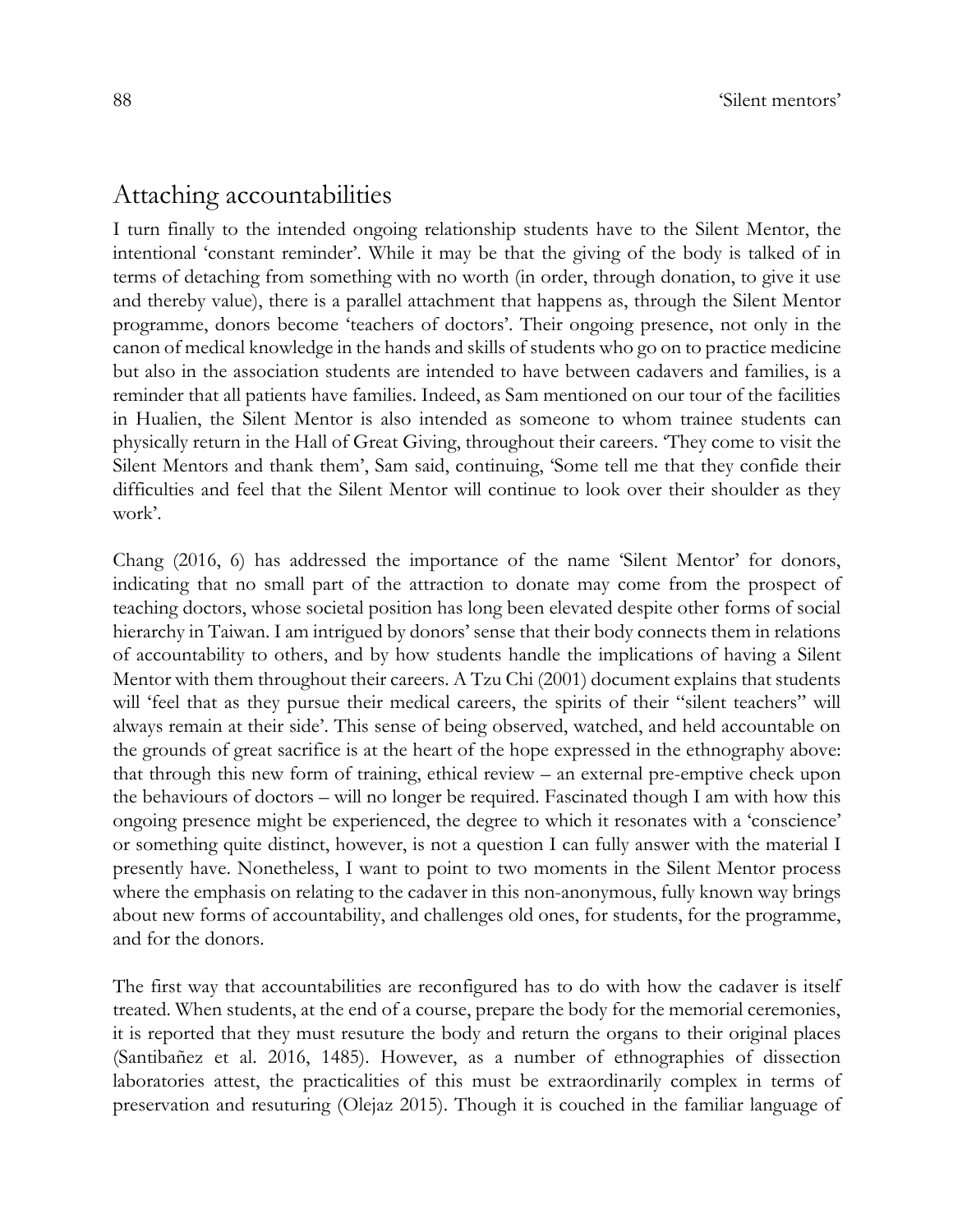respect, the resuturing of the cadaver seems perhaps to reference something more. As I noted earlier, the maintenance of the physical integrity of the body is a longstanding Confucianinspired preference that was until recently widespread in Taiwan. It is 'out of respect for the ancestors', writes Chang (2015, 137), that 'individuals are expected to protect their bodies in an intact condition, as they received it from their parents', a preference that has given rise to tensions between burial and cremation throughout Chinese history (Ebrey 1990).

How, then, is it that donors and their families come to accept this physical dimension of dissection, even if the aforementioned invitation to become a bodhisattva teacher of doctors strongly appeals? Lu (2011) argues that in addition to reasons of economics and convenience, 'donors and their relatives accept the damage to the corpses as a result of the "sanctification" of the donors by Tzu Chi's rituals and narratives'. Not least of these is the process through which donors are ceremonially celebrated, and the placement of (some of) their cremated remains in the Hall of Great Giving, where I saw the rows of small, glowing crystal houses, separated out by a process Tseng Guo-Fan's slides called 'urning'. Tzu Chi's treatment of the body after death, then, has come despite, not because of, existing practices surrounding death. Chang describes this 'respect for the ancestors' in the more familiar language of 'filial piety', from 孝, xiào, a term in use from the longstanding Confucian text *Classic of Filial Piety*. However, as Madsen (2007) notes, Cheng Yen's *Three Ways to the Pure Land* expands the classical notion of filial piety substantially, addressing the primarily Confucian oriented readership through Tzu Chi's networks. The 'best kind of filial piety', she writes, is to 'abandon the selfish, temporary love we give only to our relatives and close friends and expand our love to include all living beings' (Madsen 2007, 25). This reorientation to the breadth of goods possible in the present, as opposed to an ancestrally oriented past, also opens the way to considering one's future legacies. Through this reworking, it has been possible for Tzu Chi not only to develop distance from preferences for the body to be buried intact but seemingly also for the cremated remains to become separable.

Generating this 'part' of the Silent Mentor whom students can, and perhaps do, visit in the Hall of Great Giving during their careers is, then, a negotiation between the accountabilities the dying feel to their parents and other relatives and to the students who will benefit from the knowledge their body will generate. It also grows in students a new form of accountable relationship, what the director called a 'hidden curriculum'. In their analysis of 89 student letters written to the Silent Mentors, Chen and colleagues (2011, 449) found repeated mentions made by students of the future, of not wanting to disappoint, and of promises to visit: 'We promise that we'll often come back to see you'. They observed that students also spoke of this connection to their Silent Mentors in terms of '*yuan'*, or '*yuan feng*', a term for serendipitous, fated, or predestined relationship (Chang and Holt 1991, see also Yang and Ho 1988), or the placement of a person in one's life. This is perhaps not surprising, given the term is developed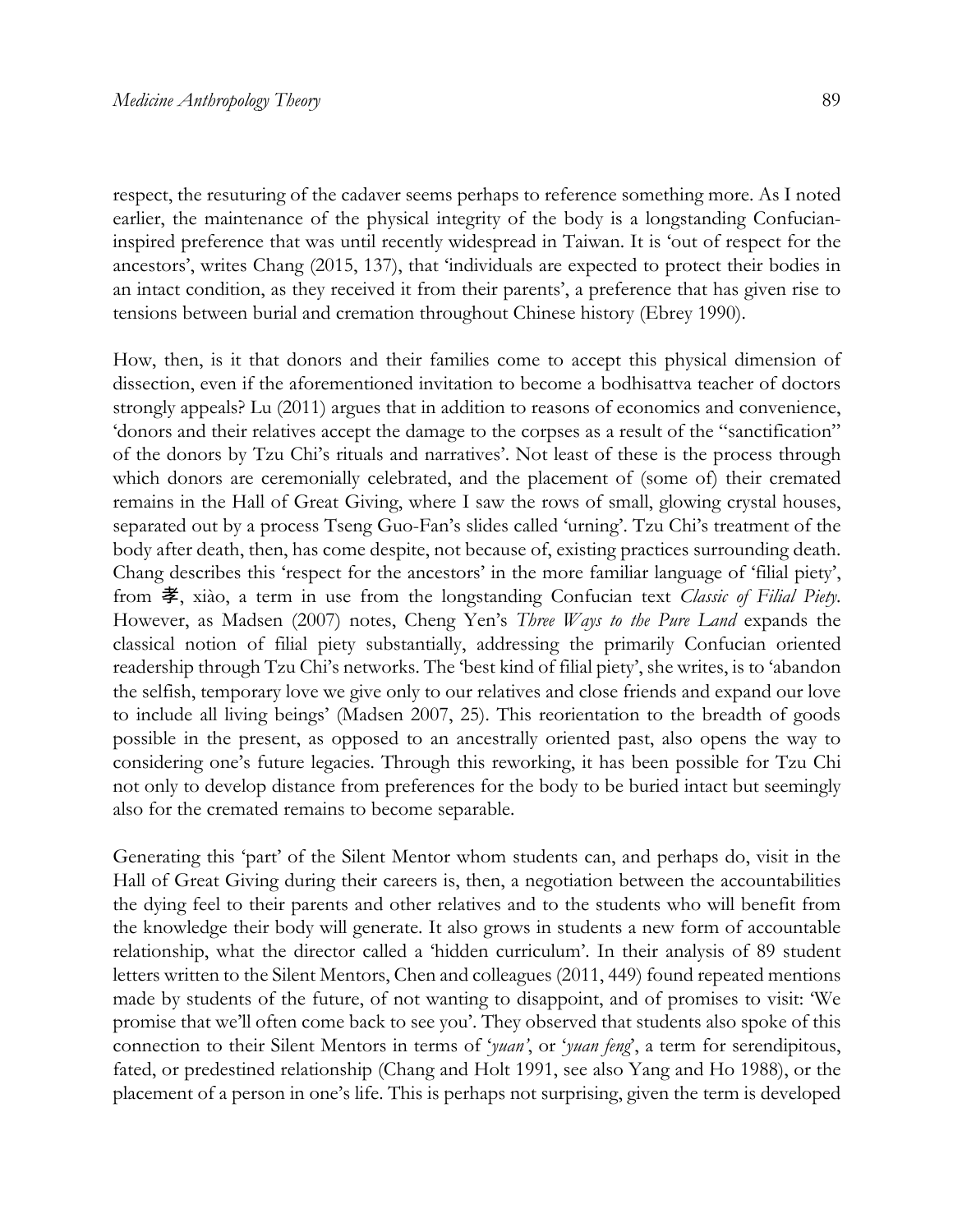from Buddhist thought, but as one student wrote, 'Before, I even thought that someday somewhere I might have *yuan* to see this silent teacher, which might only be like a dot in one's life, but now, this dot has extended and expanded into a line and weaved into a medical map deeply rooted in every person's heart' (Chen et al. 2011, 447). Returning then to the link between training and the imagined obsolescence of the ethics review committee illustrates a different place of hope for the future of ethical research, which falls not in audit-like ethics but another kind of watching, the companionship of the Silent Mentor. In this sense, the new immortality being generated is not merely that willed by the intentions of the deceased but the animation of the dead for the ends of the living. By transferring the ethics associated with that of an ethics committee to the researchers, my interviewees on the committee hoped these new doctors would make the committee unnecessary. In this way, the committee is replaced with a person, through a process that renders the external cadaver into an internal 'guide' to students, intended to govern, improve, and even censure. Both donors and students openly anticipate a future to their relationship, which involves eventual patients who receive the trainee doctor's care. In using the Silent Mentor programme's refusal of anonymity, and its incorporation of new forms of teacher-student accountability, there is the hope that 'the souls of the silent mentors live on in the hearts of their students' (Her 2013, 66). Building on the depositing of cremated remains in the urns of the Hall of Still Thoughts, we must also regard the Silent Mentor programme as a practice of memorialisation through which new immortalities are being forged.

#### Conclusions

The Silent Mentor programme, with its break from anonymity and 'scientific detachment', belongs to a set of contemporary challenges to longstanding modes of medical pedagogy. It inserts into student experiences the lives of donors and their families and, on the other side, offers donors a reconfigured domain of theological promise and scope for personhood through giving within Tzu Chi Buddhism. In this article, I have drawn on my own experiences with the Silent Mentor programme in Hualien and a range of accounts in diverse literatures to show the intersection of anonymity and detachment, and to explore the significance of nonanonymous donation for Buddhist medical training and for questions of medical pedagogy more broadly. In my discussion above, I queried the designation of a 'Benthamite' framing of 'use' referenced by the philosopher Her (2011, 55) in the context of Tzu Chi's donation and charity work, and I here want to return to my unease with this association, as a way of drawing together the complex ways in which gifting, use, and ethical self-formation are bound together in the act of donation for medical education.

When Her (2011) references the English philosopher Jeremy Bentham in his discussion of Tzu Chi's Silent Mentors, it is with a nod towards shifts in Japan, not Taiwan, through the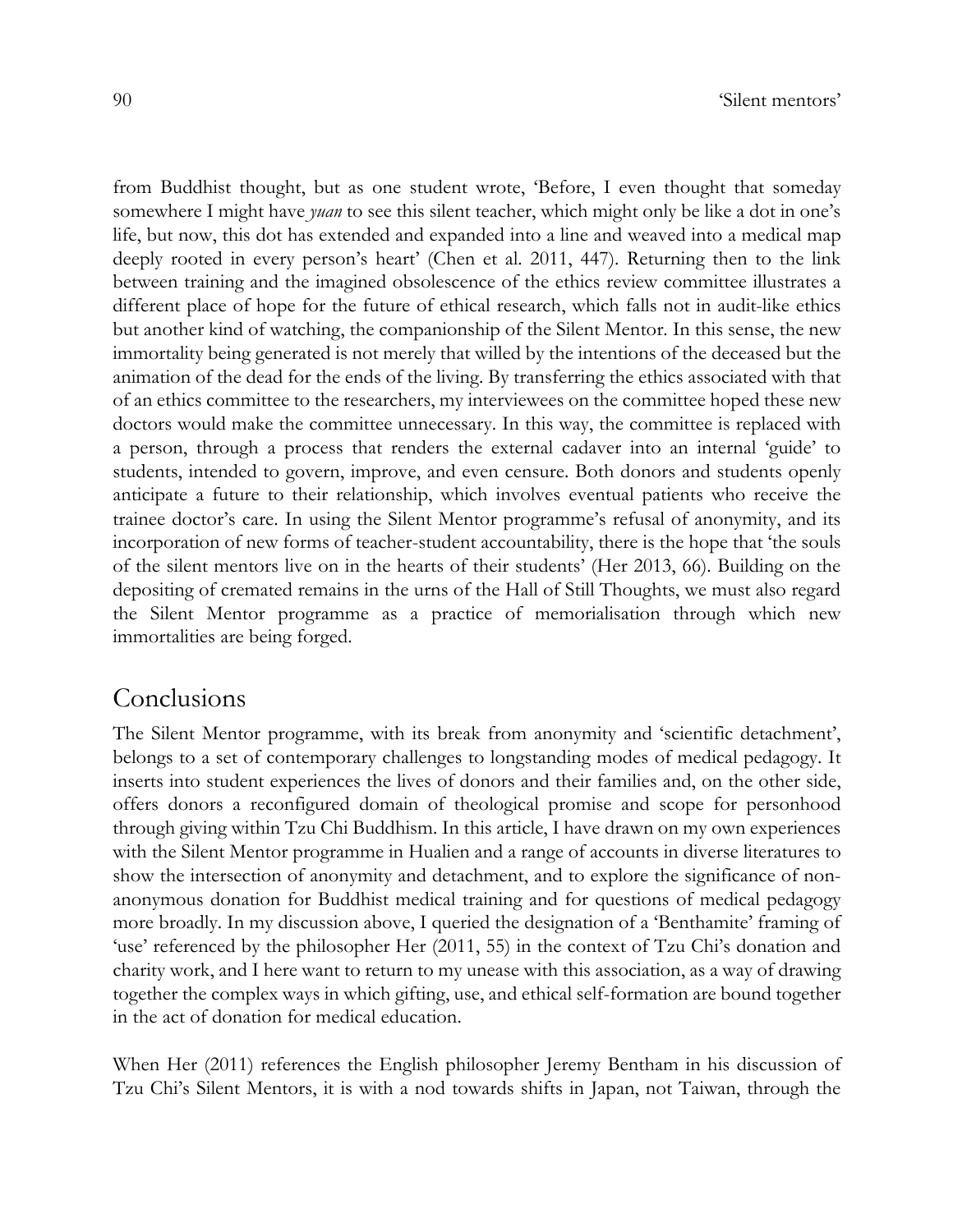White Chrysanthemum Society. This society, mentioned above, coordinated willed Japanese body donation as a way of ensuring respect for the deceased in student training. Their aim, writes Her (2011, 55), was neither to aid in the sublimation of grief nor to guide people in overcoming fears of death, but rather 'to maximise the effective use of bodies . . . based purely on practicality'. This reflection is followed by the emphasis placed on use by Tzu Chi's Master Cheng Yen, whom Her (2011, 55) quotes as saying, 'This body is not mine, but I will leave my love to this world'. This, Her continues, is a way of considering 'the belief that the spirit needs to stay in the body for a certain time before going to the Pure Land [as] groundless. After death, the body is just a shell. It is a wise choice in life to put useless matter to good use' (Her 2011, 55). In anthropological literature, the 'use value' of bodies, as the anthropologist Jacob Copeman (2009, 9) has pointed out, has tended to raise a division between panicked analyses of the 'biologically intrusive ideology of late capitalism' and what he calls the 'biospiritual', or the scope of donors to figure their donations as part of their own ethical or spiritual formation. In his work on the donation of blood in India, Copeman (2006) argued for a novel form of 'donation theology' that recognises the synthesis of piety and utility, a space of ethical selfformation on the part of donors alongside – often constitutive of – the new economies or markets of which anthropologists have been critical (Scheper-Hughes 1996; Lock 2000). Following Copeman, I suggest that a similar move of developing a 'donation theology' analysis of Tzu Chi is worthwhile here, particularly for the way it explicitly centres utility within*,* and not in ethically divided contrast to, donation. By siting utility from other parts of Tzu Chi's work (environmental collection and disaster relief in particular) inside a reworking of Buddhist theology at the moment of death, the Silent Mentor programme elevates utility to 'a state of virtuousness', displacing the centrality of self-erasing detachment in the Buddhist death (Cook 2013) and reinstating a self whose new immortality comes into being as they become a Silent Mentor bodhisattva. For all the attention the Silent Mentor programme has received internationally, for all its success in attracting thousands of pledges to donate, attending to the accounts both of those who donate and those who steer the pedagogical intentions of the Silent Mentor programme makes it clear that 'biomedical utility is not just biomedical utility' (Copeman 2009, 181). When students and trainee surgeons benefit from the donated bodies upon which they can learn anatomy, make their first incisions, and conduct their first surgeries, they benefit from the 'the sum of [that utility's] interaction with other phenomena' (Copeman 2009, 181); in this case, that includes its relationship to filial piety, the family of Tzu Chi, the place of death and its rituals within contemporary Chinese Buddhist Taiwan, and the charismatic leadership of Master Cheng Yen herself (Huang 2009). A Benthamite reading, focused on 'the greatest happiness for the greatest number' or the way donation makes bodies 'become useful objects to society' (Her 2013, 55) would miss or perhaps reduce to 'mere' instrumentality the ethical and virtuous dimensions of this remade utility. The doctors the Silent Mentor programme intends to create are made through this utility-as-virtue, ideally made accountable and accompanied on their professional paths as physicians. In this sense, the new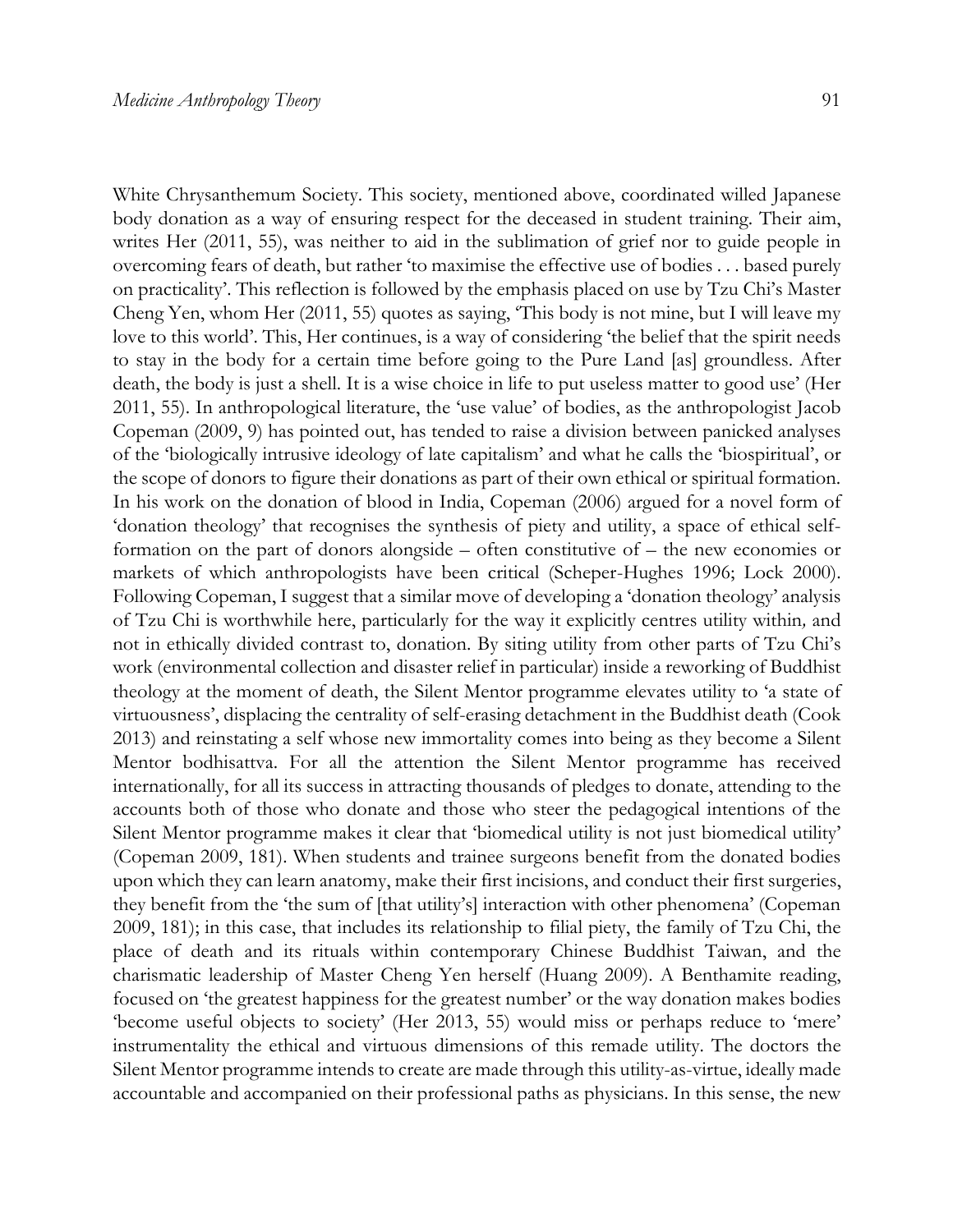immortalities of the programme involve not merely the donors themselves, but, extended through memorialisation and the pedagogical desire for ongoing presence, constitute an intergenerational animation of the dead for the medical and ethical ends of the living.

## About the author

Rachel Douglas-Jones is Associate Professor at the IT University of Copenhagen, where she codirects the ETHOSLab. Her research interests lie at the intersection of ethics, computation, and biomedicine, and are informed both by anthropology and science and technology studies. Her work has focused on ethics as a form of governance over science, examining specifically the form of the ethics review committee and research ethics capacity-building initiatives in the Asia Pacific region. New research projects concern the implementation of research integrity frameworks in Denmark, comparative research ethics capacity-building in Asia and Africa, the practicalities and politics of biomedical 'big data', and the ethics and technicalities of global clinical trial infrastructures.

## References

- Ajita, Rajkumari, and Y. Ibochouba Singh. 2007. 'Body Donation and Its Relevance in Anatomy Learning: A Review'. *Journal of the Anatomical Society of India* 56: 44–47.
- Atmadja, Djaja Surya, and Evi Untoro. 2012. 'The Usage of the Voluntary Cadaver in Education of Medicine through Silent Mentor Program'. *Indonesian Journal of Legal and Forensic Sciences* 2, no. 2: 34–36.
- Böckers, Anja. 2010. 'Dissection: A Balance Between Caring for the Body and Yet, Not Getting Too Close'. *Anatomical Sciences Education* 3: 217. https://doi.org/10.1002/ase.124.
- Böckers, Anja, Lucia Jerg-Bretzke, Christoph Lamp, Anke Brinkmann, Harald C. Traue, and Tobias M. Böckers. 2010. 'The Gross Anatomy Course: An Analysis of Its Importance'. *Anatomical Sciences Education* 3: 3–11.
- Bohl, Michael, Peter Bosch, and Sabine Hildebrant. 2011. 'Medical Students' Perceptions of the Body Donor as a "First Patient" or "Teacher": A Pilot Study'. *Anatomical Sciences Education* no. 4: 208–13. https://doi.org/10.1002/ase.231.
- Candea, Matei, Joanna Cook, Catherine Trundle, and Thomas Yarrow, eds. 2015. *Detachment: Essays on the Limits of Relational Thinking*. Manchester: Manchester University Press.
- Chang, Hui-Ching, and G. Richard Holt. 1991. 'The Concept of Yuan and Chinese Interpersonal Relationships'. In *International and Intercultural Communication Annual 15, Cross-Cultural Interpersonal Communication,* edited by Stella Ting-Toomey and Felipe Korzenny, 28–57. Thousand Oaks, CA: Sage Publications.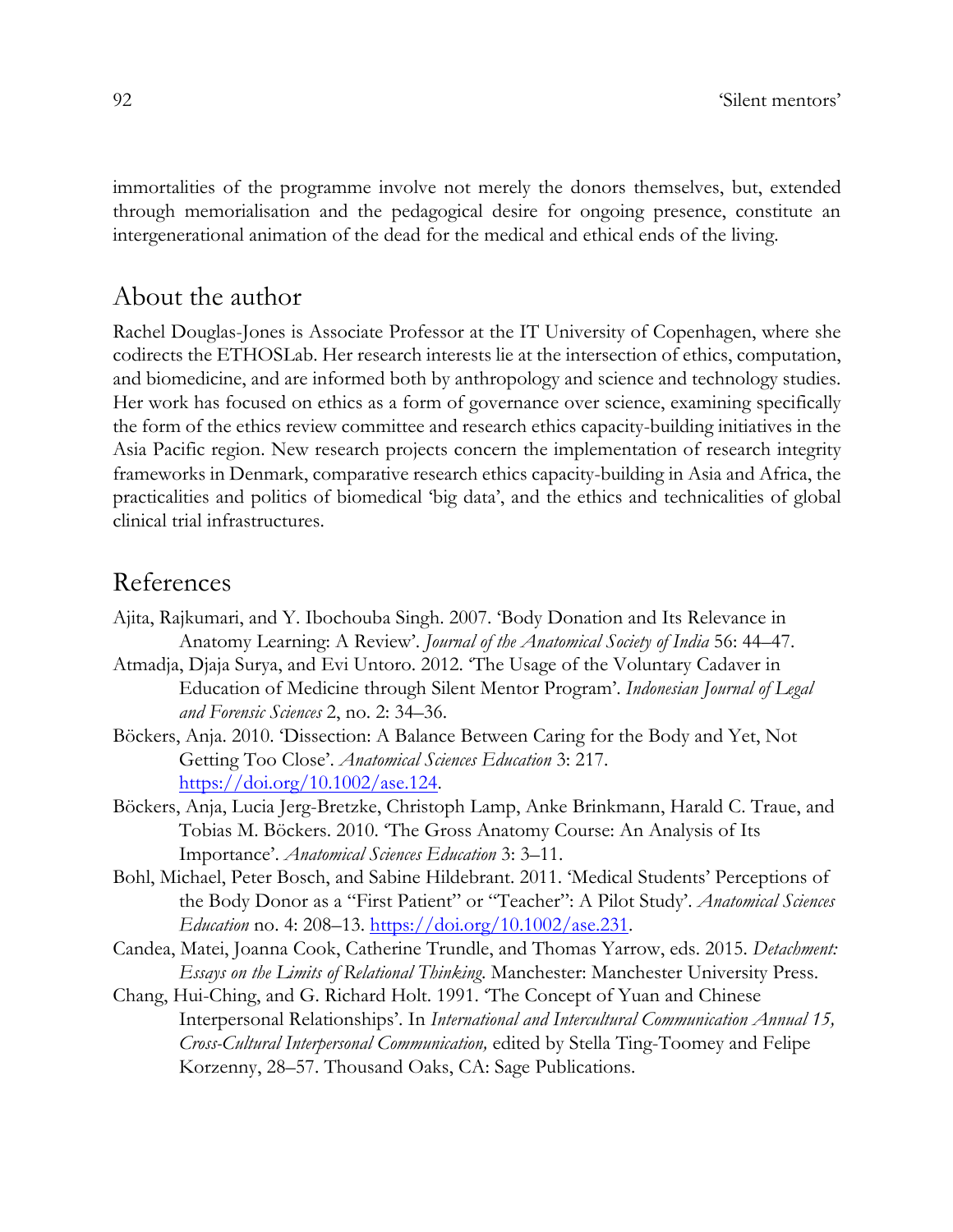- Chang, Hung-Chieh. 2016. 'The Normalisation of Body Gifting in Taiwan'. *Biosocieties* 11, no. 2: 135–51. https: //doi.org/10.1057/biosoc.2015.29.
- Chen, Mei-Yi. 2008. 'The Making of a Tzu Chi Surgeon'. Translated by Yau-Yang Tang. Buddhist Compassion Relief Tzu Chi Foundation website, 25 January. http://www.tw.tzuchi.org/en/index.php?option=com\_content&view=article&id=2 19%3Athe-making-of-a-tzu-chisurgeeon&catid=79%3Amissionofeducation&Itemid=179&lang=en&showall=1.
- Chen, Guo-Ming, Chien Chang, and Tong Yu. 2011. 'Letters to Silent Teachers in Tzu Chi Medical School: A Spiritual Interaction'. *Death Studies* 35: 441–54. https://doi.org/10.1080/07481187.2011.553314.
- Chen, Guo-Ming, Dienfang Chou, Baukiana Pan, and Chien Chang. 2008. 'An Analysis of Tzu Chi's Public Communication Campaign on Body Donation'. *China Media Research* 4: 56–61.
- Cheng Yen. 2007. 'Eternal Life with Goodness and Beauty'. Buddhist Compassion Relief Tzu Chi Foundation website, 11 September. http://www.tzuchi.org.tw/en/index.php?option=com\_content&view=article&id=3 73%3Aeternal-life-with-goodness-andbeauty&catid=82%3Amiscellaneous&Itemid=326&lang=en.
- Cheng Yen. 2011. 'The Robe of Gentleness and Forbearence'. From *Dharma Master Cheng Yen's Talks*, translated by Jing Si Abode English Editorial Team. Buddhist Compassion Relief Tzu Chi Foundation website, 21 January http://tw.tzuchi.org/en/index.php?option=com\_content&view=article&id=717%3 Athe-robe-of-gentleness-and-forbearance-&catid=113%3Abodhisattvapath&Itemid=321&lang=en.
- Cheng Yen. n.d. *The Useless versus the Great Use* [無用‧大用]. Booklet. Hualien, Taiwan: Buddhist Compassion Relief Tzu Chi Foundation.
- Chien, Sou-sin (簡守信). n.d. 'Emotions from the Scalpel'. In *The Useless versus the Great Use* [ 無用‧大用], 68–71. Hualien, Taiwan: Buddhist Compassion Relief Tzu Chi Foundation.
- Chiu, Hei Yeung, Kwok Sing Ng, Sin Kwan Ma, Chi Hung Chan, Sheung Wah Ng, George L. Tipoe, and Lap Ki Chan. 2012. 'Voices of Donors: Case Reports of Body Donation in Hong Kong'. *Anatomical Science Education* 5: 295–300.
- Cook, Joanna. 2013. 'Directive and Definitive Knowledge: Experiencing Achievement in a Thai Meditation Monastery'. In *The Social Life of Achievement,* edited by Nicholas J. Long and Henrietta L. Moore, 103–19. Oxford: Berghahn Books.
- Copeman, Jacob. 2006. 'Cadaver Donation as Ascetic Practice in India'. *Social Analysis* 50, no. 1: 103–26. https://doi.org/10.3167/015597706780886085.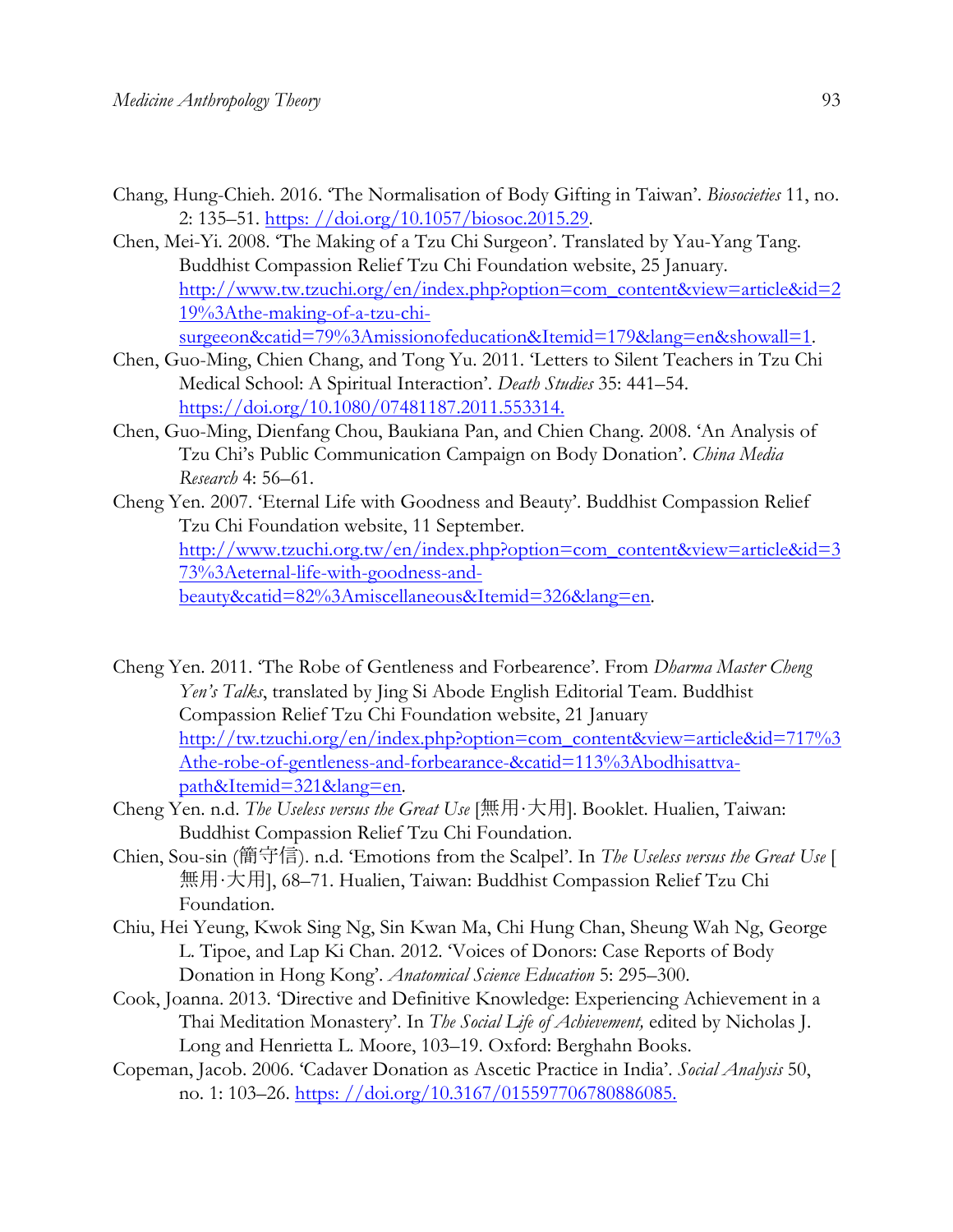- Copeman, Jacob. 2009. *Veins of Devotion: Blood Donation and Religious Experience in North India*. New Brunswick, NJ: Rutgers University Press.
- Copeman, Jacob, and Deepa S. Reddy. 2012. 'The Didactic Death: Publicity, Instruction and Body Donation'. *HAU: Journal of Ethnographic Theory* 2, no. 2: 59–83.
- Cowell, Edward Byles. (1895) 1990. *The Jataka.* Vols. 1–4. New Delhi: Motilal Banarsidass.
- DaAi News Channel. 2015. 'Headlines September 3rd 2015'. http://www.daai.tv/daaiweb/news/content.php?id=954990s.
- DaAi News Channel. 2016. 'About'. http://www.daai.tv/daai-web/aboutdaai/about\_en.php
- Davies, Douglas, and Hannah Rumble. 2012. *Natural Burial: Traditional/Secular Spiritualities and Funeral Innovation*. London: Continuum.
- Douglas-Jones, Rachel. 2012. 'A Single Broken Thread: Integrity, Trust and Accountability in Asian Ethics Review Committees'. *Durham Anthropology Journal* 18, no. 2: 13–27.
- Douglas-Jones, Rachel. 2015. 'A "Good" Ethical Review: Audit and Professionalism in Research Ethics'. *Social Anthropology* 23, no. 1: 53–67. https://doi.org/10.1111/1469- 8676.12099/.
- Ebrey, Patricia. 1990. 'Cremation in Sung China'. *The American Historical Review* 95, no. 2: 406–28. http://www.jstor.org/stable/2163757.
- Foucault, Michel. 1991. *Discipline and Punish: The Birth of the Prison*. London: Allen Lane.
- Fox, Renee. 1959. *Experiment Perilous: Physicians and Patients Facing the Unknown*. Piscataway, NJ: Transaction Publishers.
- Gombrich, Richard, and Yu-Shuang Yao. 2013. 'A Radical Buddhism for Modern Confucians: Tzu Chi in Socio-Historical Perspective'. *Buddhist Studies Review* 30, no. 2: 237–59. https://doi.org/10.1558/bsrv.v30 $i2.237$ .
- Hafferty, Frederic W. 1991. *Into the Valley: Death and the Socialisation of Medical Students*. New Haven, CT: Yale University Press.
- Her, Rey-Sheng. 2013. 'The Silent Mentors of Tzu Chi'. *Journal of the Oxford Centre for Buddhist Studies* 4: 47–74.
- Hildebrandt, Sabine. 2010. 'Developing Empathy and Clinical Detachment during the Dissection Course in Gross Anatomy'. *Anatomical Sciences Education* 3: 216. https://doi.org/10.1002/ase.145.
- Huang, C. Julia. 2006. 'Taiwanese "Grassroots Globalization": The Cultural Politics of a Global Buddhist Non-Governmental Organization in Taiwan'. Institute of China Studies Working Paper Series ICS 2006-1, University of Malaya, Kuala Lumpur, Malaysia.
- Huang, C. Julia. 2009. *Charisma and Compassion: Chen Yen and the Buddhist Tzu Chi Movement.*  Cambridge, MA: Harvard University Press.
- Huang, C. Julia. 2011. 'Scientific and Sacramental: Medical Charity in the Buddhist Tzu Chi (Ciji) Movement / Scientifique et Sacramentell: La Charité Médicale dans le Mouvement Bouddhiste Tzu Chi (Ciji)'. Paper presented at the Annual Meeting of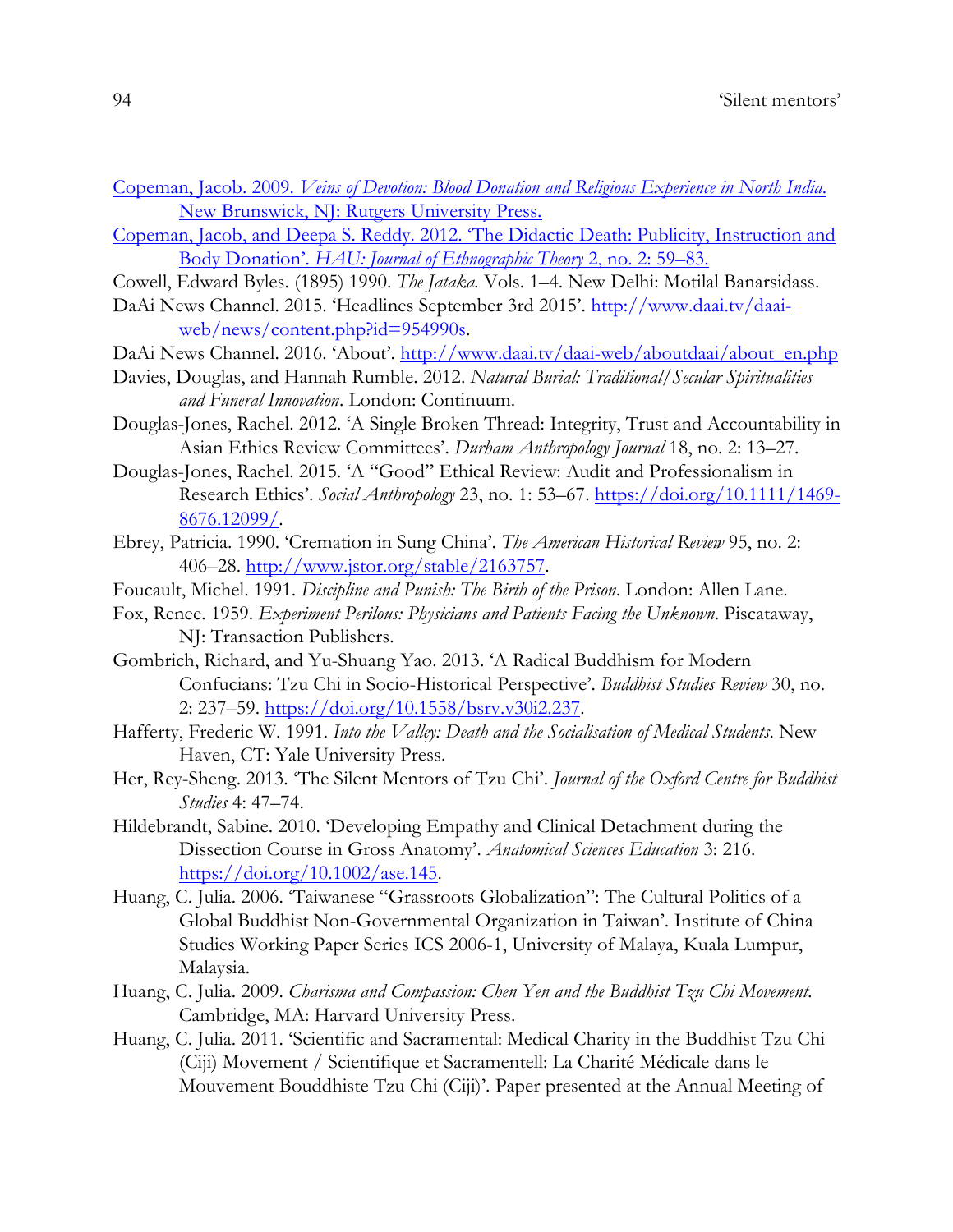the International Society for the Sociology of Religion, Aix-en-Provence, France, 30 June–3 July.

- Huang, C. Julia. 2015a. 'Dying to Give: Buddhism and Cadaver Donations for Medical Education in Modern Taiwan'. Filmed at Levinthal Hall, Stanford Humanities Center, California, 14 May. Video, 1:22:21. https://buddhiststudies.stanford.edu/events/c-julia-huang-dying-give-buddhismand-cadaver-donations-medical-education-modern-taiwan.
- Huang, Julia C. 2015b. 'The End(s) of Compassion? Buddhist Charity and the State in Taiwan'. Presentation at Ho Centre for Buddhist Studies, Stanford University, 17 April.

https://fsi.stanford.edu/sites/default/files/huang.julia\_.end\_of\_compassion\_web.p df.

- Huang, C. Julia. 2015c. 'Sacralizing Medical Science and Secularizing Death Ritual: Cadaver Donations for Medical Purpose in Taiwan'. Paper presented on the panel 'Re-Sacralizing the Familiar & De-Sacralizing the Strange: Shifting Boundaries between Sacred & Profane across Asia' at the Annual Meeting of the American Anthropological Association, Denver, CO, 18–22 November.
- Huang-Lemmon, Julia C. 2013. 'The Gender of Charisma: Notes from a Taiwanese Buddhist Transnational NGO'. In *The Anthropology of Religious Charisma: Ecstacies and Institutions,*  edited by Charles Lindholm, 101–16. New York: Palgrave Macmillan. https://doi.org/10.1057/9781137377630\_5.
- Jodo Shu Research Institute. 2008. *The Ojo and Death Project Study Tour in Taiwan: The Tzu Chi Silent Mentor Program.* Tokyo: JSRI. http://jsri.jp/English/ojo/2008/tzuchi/tzuchimentor.html.
- Johnson, Ian. 2009. 'Poems and Tears for "Silent Mentors" Spark Surge of Cadavers in Taiwan'. *Wall Street Journal*, 22 April. http://www.wsj.com/articles/SB124035156541040575.
- Jones, Charles B. 2009. 'Modernization and Traditionalism in Buddhist Almsgiving: The Case of the Buddhist Compassionate Relief Tzu-chi Association in Taiwan'. *Journal of Global Buddhism* 10: 291–319.
- Jones, Gareth D., and Mike R. King. 2016. 'Maintaining the Anonymity of Cadavers in Medical Education: Historic Relic or Educational and Ethical Necessity?' *Anatomical Sciences Education* 10, no. 1: 87–97 https://doi.org/10.1002/ase.1618.
- Kanter, Steven L. 2010. 'A Silent Mentor'. *Academic Medicine* 85, no. 3: 389. https://doi.org/10.1097/ACM.0b013e3181d4015e.
- Kobayashi, N. T. Takebayashi, S. Saito, T. Terashita. T. Shimokawa, and S. Matsuda. 2006. 'Coincidence of a Right Retroaortic Circumflex Coronary Artery and a Right-sided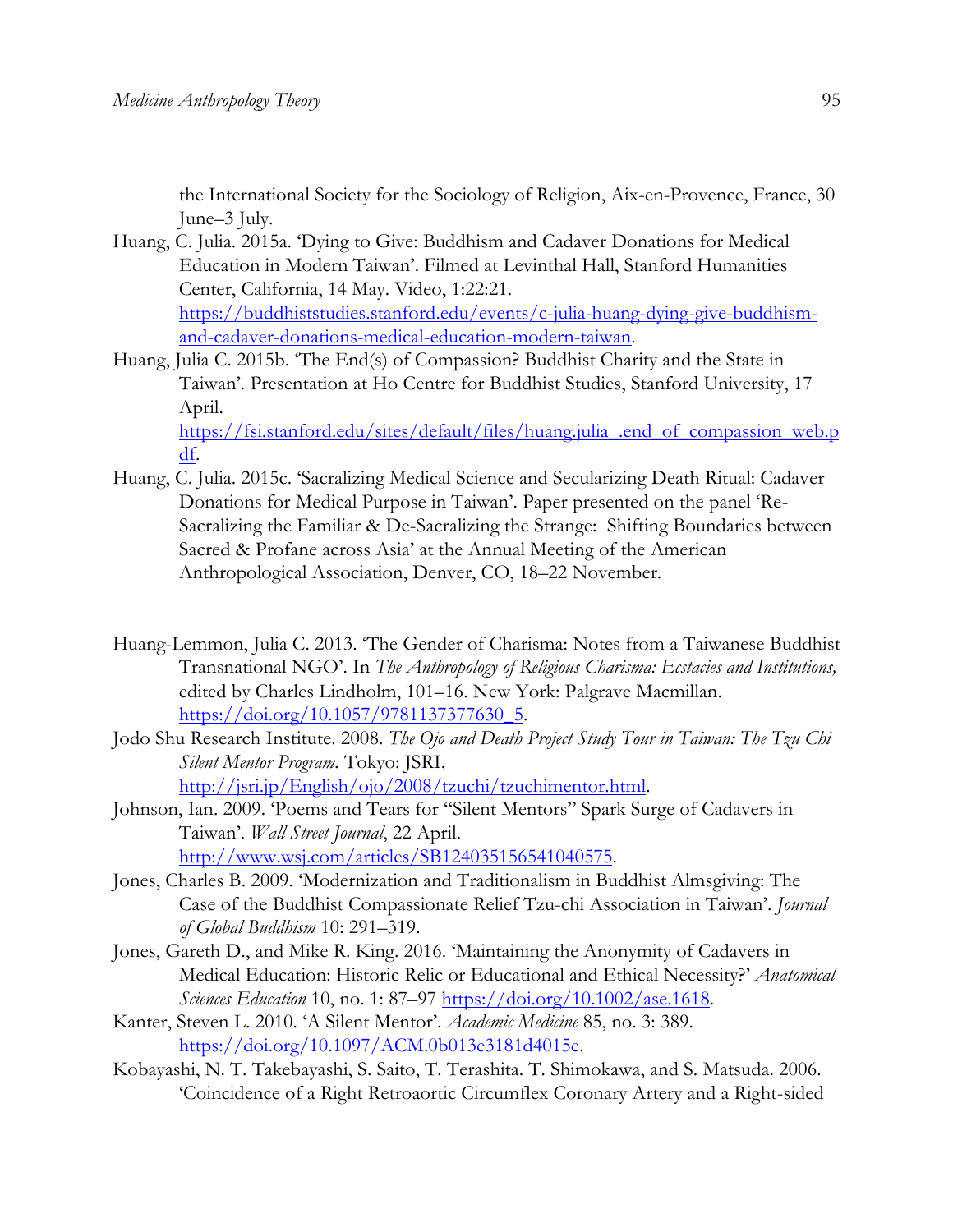Aortic Archi with a Retroesophageal Course of the Left Subclavian Artery (Arteria Lusoria)'. *Clinical Anatomy* 19: 354–57. https://doi.org/10.1002/ca.20193.

- Laliberté, André. 1999. 'The Politics of Buddhist Organizations in Taiwan, 1989–1997'. PhD diss., University of British Columbia.
- Lecso, Phillip A. 1991. 'The Bodhisattva Ideal and Organ Transplantation'. *Journal of Religion and Health* 30, no. 1: 35–41. https://doi.org/10.1007/BF00986677.
- Lee, Chengpang, and Ling Han. 2015. 'Recycling Bodhisattva: The Tzu-Chi Movement's Response to Global Climate Change'. *Social Compass* 62, no 3: 311–25. https://doi.org/10.1177/0037768615587809.
- Lin, Pi-yu. 2006. 'Guarding Love'. Translated by Alice Chang. *Medicine with Humanity* 5: 4–6.
- Lin, Steven C., Julia Hsu, and Victoria Y. Fan. 2009. 'Silent Virtuous Taiwanese Teachers'. *British Medical Journal* 339: 1438–1439. https://doi.org/10.1136/bmj.b5001.
- Lin, Yutang. 1997. 'Crossing the Gate of Death in Chinese Buddhist Culture'. In *Living and Dying in Buddhist Cultures*, edited by David W. Chappell and Karma Lekshe Tsomo, 93–106. Honolulu: University of Hawaii.
- Lock, Margaret. 2000. 'The Quest for Human Organs and the Violence of Zeal'. In *Violence and Subjectivity*, edited by Veena Das, M. Ramphele and Arthur Kleinman, 271–95. Berkeley, CA: University of California Press.
- López, Lenny, and Arthur J. Dyck. 2009. 'Educating Physicians for Moral Excellence in the Twenty-First Century'. *Journal of Religious Ethics* 37, no. 4: 651–68. https://doi.org/10.1111/j.1467-9795.2009.00406.x.
- Lu, Hwei-Syin (盧蕙馨). 2011. 'Sanctification of the Corpse, Transcendence of the Death: The Religious and Cultural Phenomena of Tzu Chi's Body Donation'. *Journal of Lifeand-Death Studies* 11: 89–174.
- MacKenzie, Charlotte. 2006. 'Experiences and Meanings of Cadavers in Undergraduate Anatomy Education'. BA thesis, Cambridge University.
- Madsen, Richard. 2007. *Democracy's Dharma: Religious Development and Political Renaissance in Taiwan*. Berkeley, CA: University of California Press.
- McDonald, Maryon. 2014. 'Bodies and Cadavers'. In *Objects and Materials*, edited by Penny Harvey, Eleanor Conlin Casella, Gillian Evans, Hannah Knox, Christine McLean, Elizabeth B. Silva, Nicholas Thoburn, and Kath Woodward, 128–43. London and New York: Routledge.
- McLachlan, John C., John Bligh, Paul Bradley, and Judy Searle. 2004. 'Teaching Anatomy without Cadavers'. *Medical Education* 38: 418–24. https://doi.org/10.1046/j.1365- 2923.2004.01795.x.
- Murray, T. H. 1987. 'Gifts of the Body and the Needs of Strangers'. *Hastings Centre Report* 17: 30–38. https://doi.org/10.2307/3562041.
- Ohnuma, Reiko. 1998. 'The Gift of the Body and the Gift of Dharma'. *History of Religions* 37, no. 4: 323–59. https://doi.org/10.1086/463513.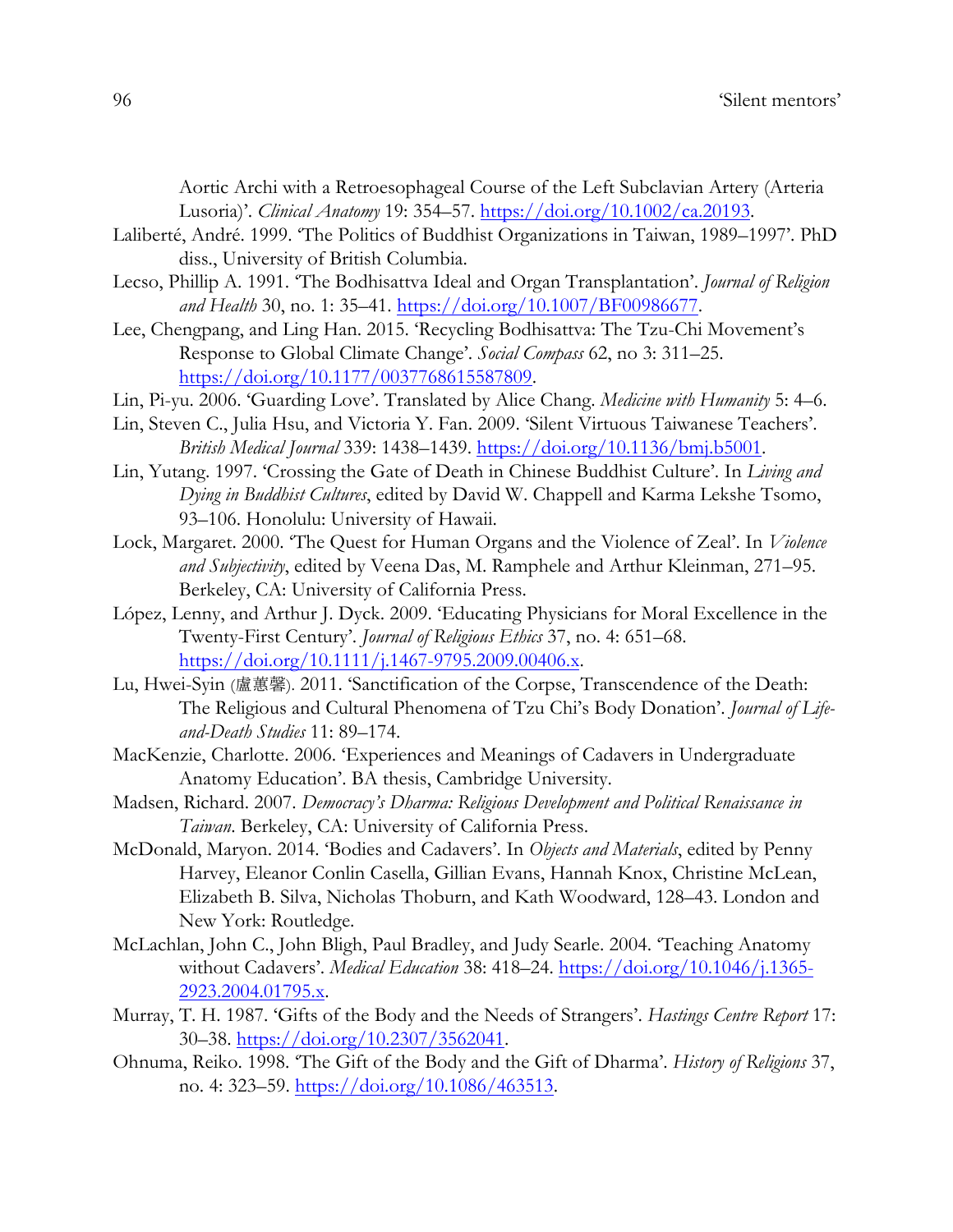- Ohnuma, Reiko. 2006. *Head, Eyes, Flesh, Blood: Giving Away the Body in Indian Buddhist Literature.* New York: Columbia University Press.
- Olejaz, Maria Tellerup. 2015. 'The Anatomy of Bioavailability: Making Sense of Donation and Dissection of Bodies for Medical Purposes in Denmark'. PhD diss., Copenhagen University.
- Olejaz, Maria Tellerup, and Klaus Hoeyer. 2016. 'Meet the Donors: A Qualitative Analysis of What Donation Means to Danish Body Donors'. *European Journal of Anatomy* 20, no. 1: 19–29.
- Pawlina, Wojciech. 2006. 'Professionalism and Anatomy: How Do These Two Terms Define Our Role?' *Clinical Anatomy* 19: 391–92. https://doi.org/10.1002/ca.20329.
- Prentice, Rachel. 2013. *Bodies in Formation: An Ethnography of Anatomy and Surgery Education*. Durham, NC: Duke University Press.
- Queen, Christopher S., and Sallie B. King, eds. 1996. *Engaged Buddhism: Buddhist Liberation Movements in Asia*. Albany, NY: SUNY Press.
- Santibañez, Scott, Debra Boudreaux, Guo-Fang Tseng, and Kimberly Konkel. 2016. 'The Tzu Chi Silent Mentor Program: Application of Buddhist Ethics to Teach Student Physicians Empathy, Compassion, and Self-Sacrifice'. *Journal of Religious Health* 55, no. 5: 1483–94. https://doi.org/10.1007/s10943-015-0110-x.
- Schak, David, and Hsin-Huang Michael Hsiao. 2005. 'Taiwan's Socially Engaged Buddhist Groups'. *China Perspectives* [Online] 59. http://chinaperspectives.revues.org/2803.
- Scheper-Hughes, Nancy. 1996. 'Theft of Life: The Globalisation of Organ Stealing Rumours'. *Anthropology Today* 12, no. 3: 3–11.
- Simpson, Bob. 2004. 'Impossible Gifts: Bodies, Buddhism and Bioethics in Contemporary Sri Lanka'. *Journal of the Royal Anthropological Institute* 10, no. 4: 839–59. https://doi.org/10.1111/j.1467-9655.2004.00214.x.
- Štrkalj, Goran. 2014. 'The Emergence of Humanistic Anatomy'. *Medical Teacher* 36, no. 10: 912–13. https://doi.org/10.3109/0142159X.2014.907884.
- Subasinghe, Sandeepani Kanchana, and D. Gareth Jones. 2015. 'Human Body Donation Programs in Sri Lanka: Buddhist Perspectives'. *Anatomical Sciences Education* 8, no. 5: 1–6. https://doi.org/10.1002/ase.1525.
- Sukol, Roxanne B. 1995. 'Building on a Tradition of Ethical Consideration of the Dead'*. Human Pathology* 26: 700–705. https://doi.org/10.1016/0046-8177(95)90216-3.
- Talarico, Ernest. F.J. 2013. 'A Change in Paradigm: Giving Back Identity to Donors in the Anatomy Laboratory'. *Clinical Anatomy*, 26: 161–72. https://doi.org/10.1002/ca.22103.
- Tseng, Guo-fang. 2009. 'Unreserved Giving of Love Nurtures Kind and Competent Doctors'. Tzu Chi Foundation Australia website, 9 November. http://www.tzuchi.org.au/en/index.php?option=com\_content&view=article&id=3